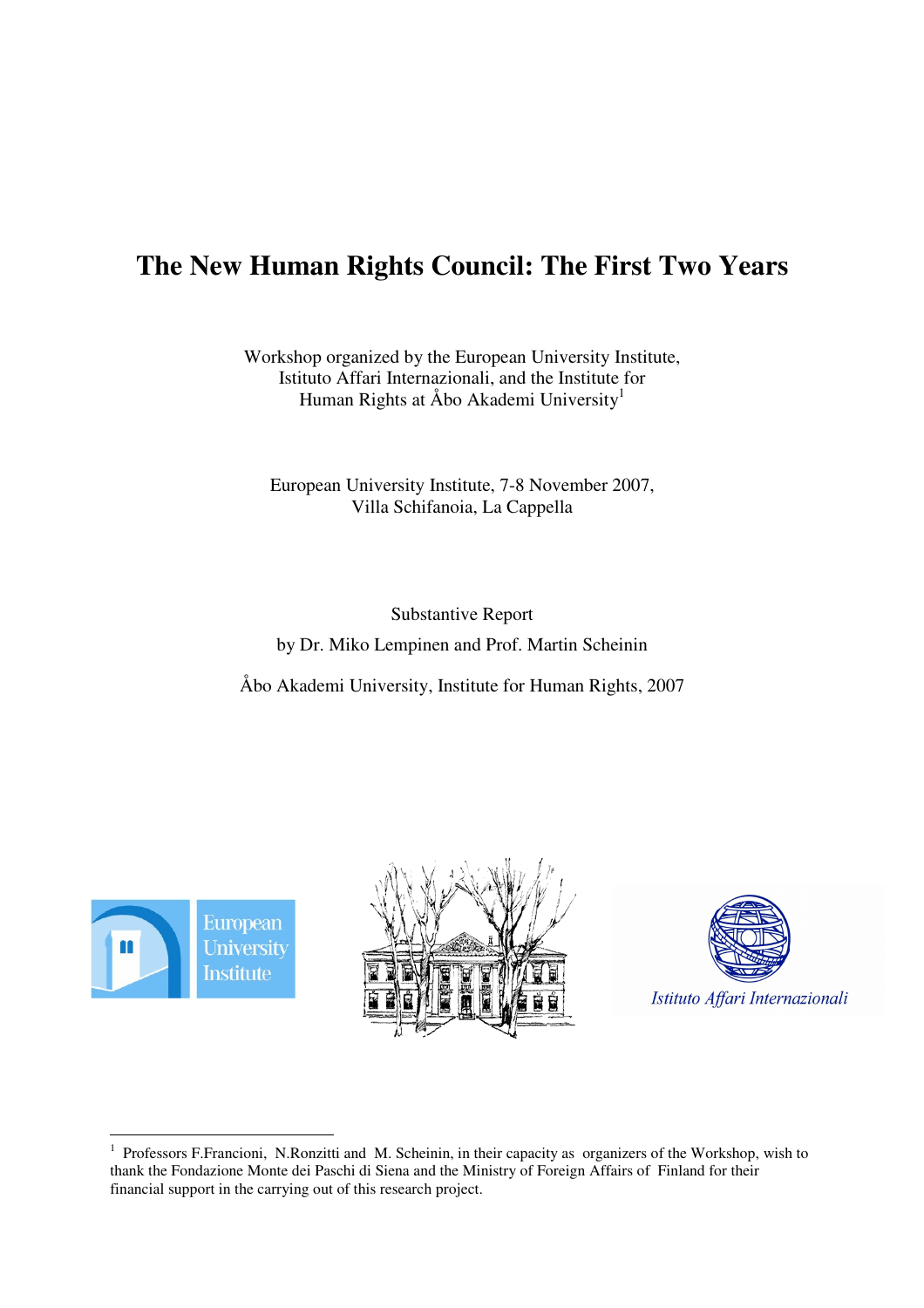| $\mathbf{1}$            |     |                                                                                |  |
|-------------------------|-----|--------------------------------------------------------------------------------|--|
| $\overline{2}$          |     |                                                                                |  |
|                         |     |                                                                                |  |
|                         |     |                                                                                |  |
|                         |     | 2.1.2 New geographical distribution of seats requires new strategy 4           |  |
|                         |     |                                                                                |  |
|                         |     |                                                                                |  |
|                         |     |                                                                                |  |
|                         | 2.3 |                                                                                |  |
|                         |     |                                                                                |  |
|                         |     |                                                                                |  |
|                         |     |                                                                                |  |
|                         |     |                                                                                |  |
|                         |     |                                                                                |  |
|                         |     |                                                                                |  |
| 3                       |     | Tools available for the Human Rights Council to address country situations  13 |  |
|                         |     |                                                                                |  |
|                         |     | 3.1.1 Resemblance with an earlier procedure that was found obsolete 14         |  |
|                         |     |                                                                                |  |
|                         |     |                                                                                |  |
|                         |     |                                                                                |  |
|                         |     |                                                                                |  |
|                         |     |                                                                                |  |
|                         |     | 3.2.3 The new code of conduct: the least harmful among really bad options 20   |  |
|                         |     |                                                                                |  |
| $\overline{\mathbf{4}}$ |     |                                                                                |  |
|                         | 4.1 |                                                                                |  |
|                         |     |                                                                                |  |
| 5                       |     |                                                                                |  |
|                         | 5.1 |                                                                                |  |
|                         |     |                                                                                |  |
| 6                       |     |                                                                                |  |

List of Participants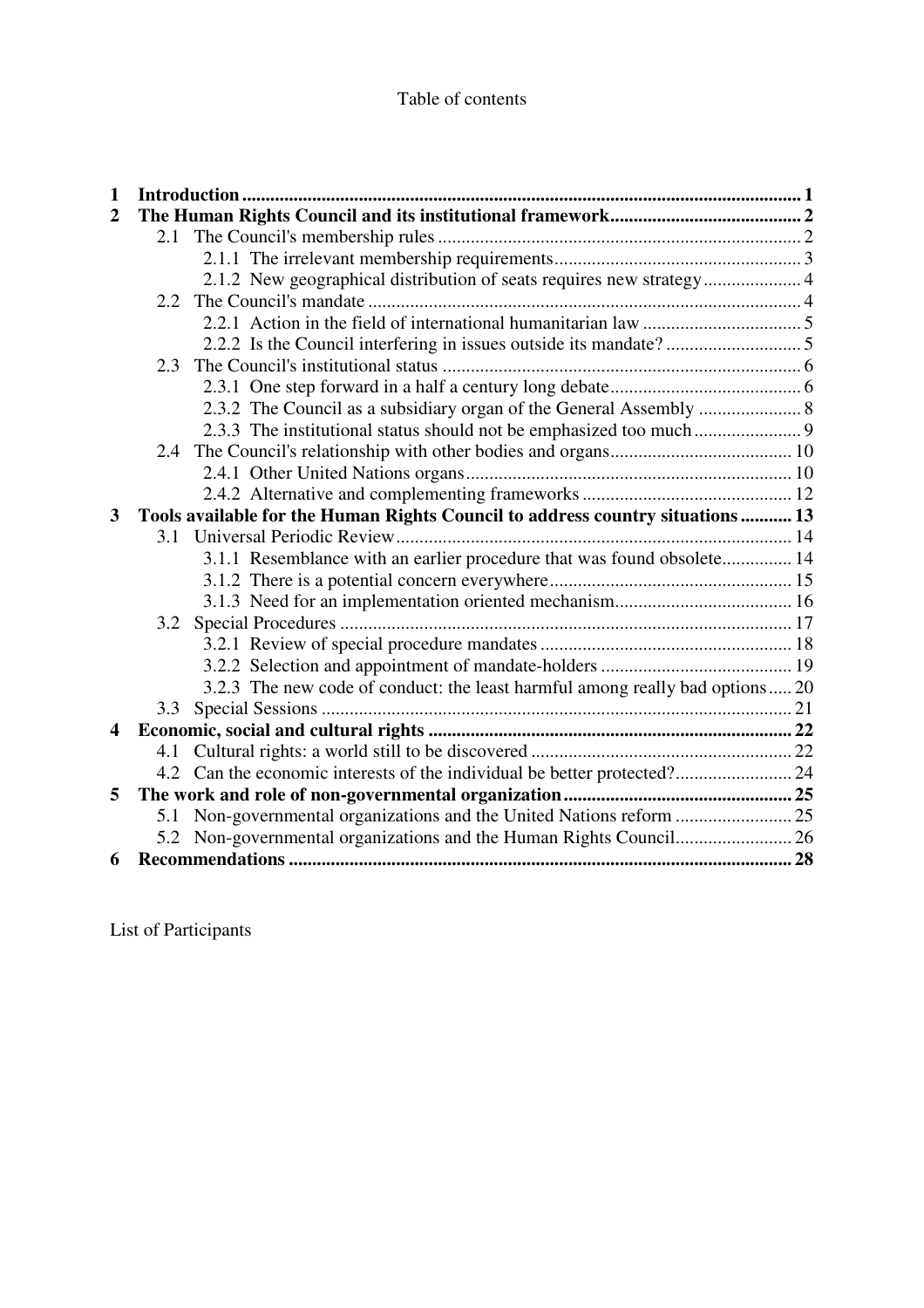# **1 Introduction** 2

The European University Institute, the Istituto Affari Internazionali, and the Institute for Human Rights at Åbo Akademi University organized a workshop "The New Human Rights Council: The First Two Years" on 7-8 November 2007 in Florence. The purpose of the workshop was to evaluate and assess the potentials of the newly established United Nations Human Rights Council in promoting universal respect for the protection of all human rights and fundamental freedoms.

The establishment of the Human Rights Council has been welcomed as an opportunity for a new and fresh start. The participants discussed, in particular, the issue of whether the process that replaced the Commission on Human Rights with the Human Rights Council really brought any significant change to the Charter based human rights machinery of the United Nations or whether the process was merely a reminder of the fact that politics, not the promotion and protection of human rights, comes first. This, again, would have turned the reviewing process to a struggle for merely defending the already achieved procedures and mechanisms without any realistic opportunity to contribute to an improvement of the allegedly dysfunctional system.

In October 2005, the Istituto Affari Internazionali together with the European Commission (Rome Office), the European University Institute and the United Nations Interregional Crime and Justice Research Institute had organized an international conference on "The EU, the US and the Reform of the United Nations: Challenges and Perspectives". The conference, attended by experts, scholars, and officials from around the world, outlined, in particular, the role played by the European Union and the United States at the World Summit of September 2005 and, more generally, the transatlantic approach to the reform process of the United Nations.<sup>3</sup> The workshop held in November 2007 can be considered as a continuation, but certainly not an end, to that debate.

As a continuation to the workshop, it was considered useful to proceed towards a comprehensive scholarly volume on the role and function of the Human Rights Council in promoting and encouraging international respect for human rights. The participants of the workshop agreed that this comprehensive study ought to be finalized well in advance of the five-year review of the Human Rights Council that will take place in 2011. 4 This report should be seen as a preparatory stage in the production of the forthcoming scholarly volume.

<sup>&</sup>lt;sup>2</sup> The present substantive report was drafted by Dr. Miko Lempinen of Åbo Akademi University and thereafter revised and approved by Professor Martin Scheinin (Åbo Akademi University). The European University Institute and Istituto Affari Internazionali will be consulted before the launch of a public version of the report.

<sup>&</sup>lt;sup>3</sup> For the conference report of the 2005 meeting, see EUI Working Papers, Law No. 2006/12, by Raffaello Matarazzo and Emanuele Rebasti.

<sup>&</sup>lt;sup>4</sup> In its resolution 60/251 of 15 March 2006, the General Assembly decided that the Assembly shall review the status of the Human Rights Council within five years and that the Council shall review its own "work and functioning" also after five years and report to the Assembly.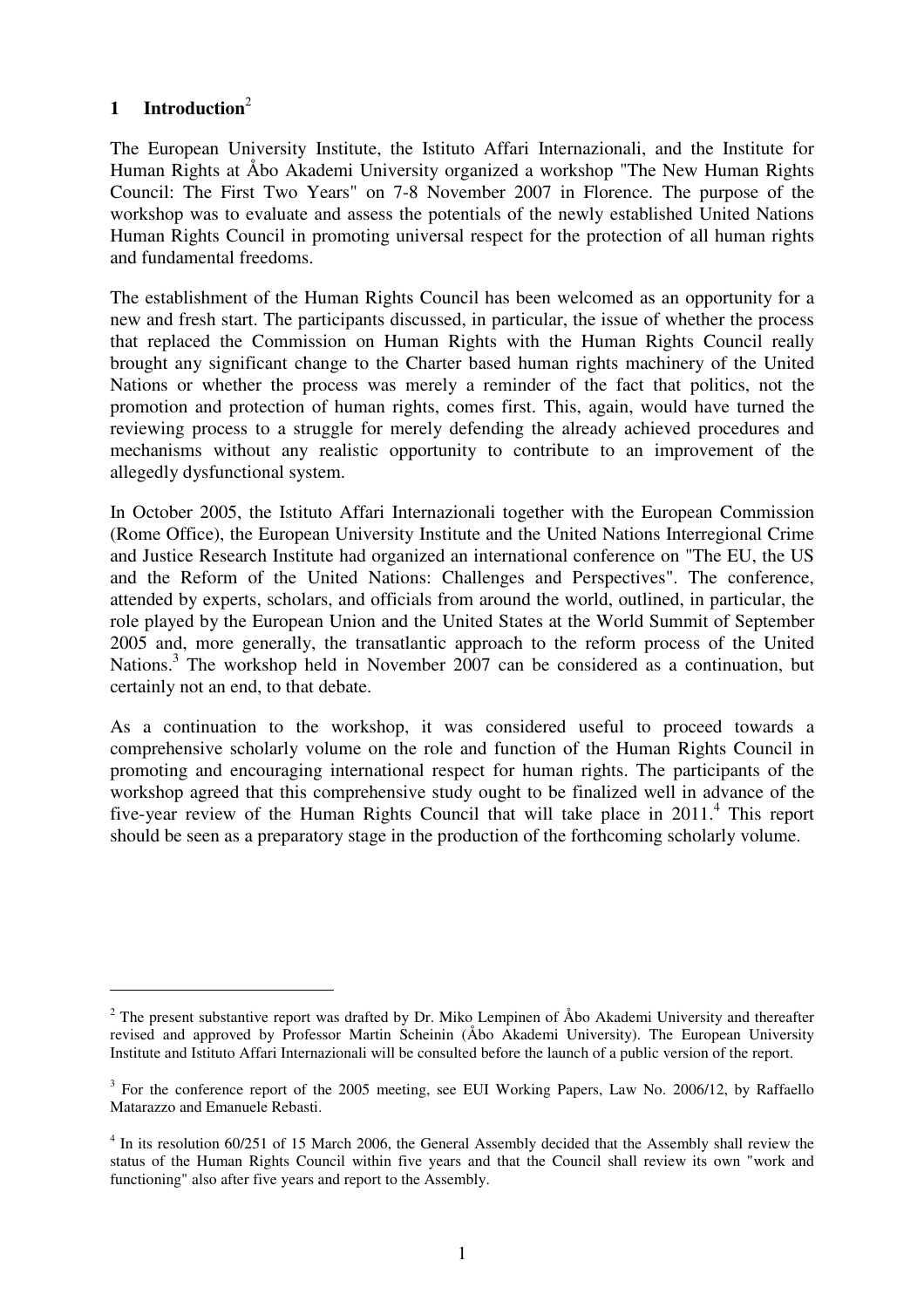### **2 The Human Rights Council and its institutional framework**

The Commission on Human Rights was for much of its existence under the control of the very same countries that ought to have been under the Commission's scrutiny. The composition of the Commission was favourable to all those who did not find it appropriate to place governments under public country-specific scrutiny. It is likely that this will be true for the Human rights Council as well, despite the fact that by replacing the Commission on Human Rights with the Human Rights Council, key stakeholders believed, or at least gave the appearance that they believed, that the Council would be able to work free from any of the factors that were allegedly so harmful for the work of the Commission.

When the outcome of the reform process was announced, key stakeholders presented the understanding that the fact that the Council which is to enjoy higher institutional status and which has membership requirements that are to ensure that the members elected to the Council will "uphold the highest standards in the promotion and protection of human rights" will promote and encourage respect for human rights more efficiently than its predecessor.

As was pointed out at the workshop, in many respects it is still too early to judge whether the outcome of the reform process brought any significant change to the manner in which key stakeholders interact with, and contribute to the work of, the Human Rights Council. It was, nonetheless, stressed that the Human Rights Council, as its predecessor, is primarily intended as a forum for political exchange of views and negotiations contributing to placing human rights on the agenda of states. Because of the inherently political nature of any Charter based human rights body, be it a commission or a council, it is, it was pointed out, crucial to make a clear distinction between these political human rights fora and the judicial or quasi-judicial instruments.

### **2.1 The Council's membership rules** 5

The main critique of the Commission on Human Rights was directed toward its composition which allowed major human rights violators to be among its members, even chairing it, consequently leading, among other things, to an allegedly harmful selectivity in placing governments and their human rights record under international scrutiny. During the reform process, governments tried to solve this assumed handicap by certain membership requirements regulating the election of the membership of the Human Rights Council.

As agreed in the General Assembly resolution of 15 March 2006 establishing the Human Rights Council, members of the Council "shall be elected directly and individually by secret ballot by the majority of the members of the General Assembly". This means that at least 96 votes are required for being elected. The members serve, as previously, for a period of three years, but shall not be eligible for immediate re-election after two consecutive terms.<sup>6</sup> This hinders the allegedly harmful practice of certain governments enjoying an almost permanent seat at the main intergovernmental human rights body of the United Nations. Under the new rules, governments must, in other words, step down for at least one year after having served for two consecutive three year terms.

<sup>&</sup>lt;sup>5</sup> Written contributions on the new membership rules were presented by Emanuele Rebasti and Miko Lempinen.

 $6$  General Assembly resolution 60/251, paragraph 7.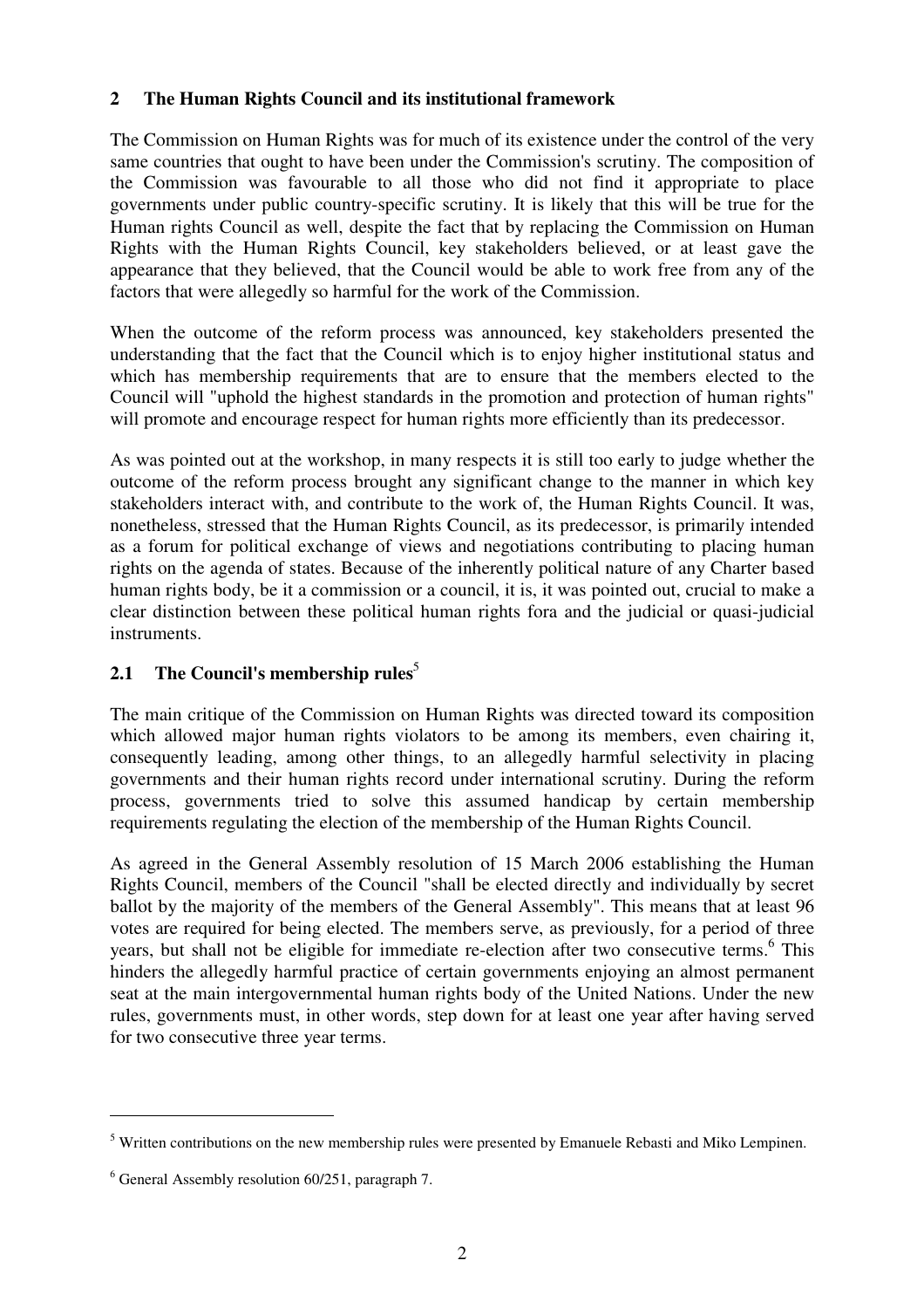In addition, the new membership requirements designed for ensuring a higher degree of human rights compliance by governments being elected to the Council provide not only that when electing members, governments "shall take into account the contribution of candidates to the promotion and protection of human rights and their voluntary pledges and commitments made thereto" but also that "members elected to the Council shall uphold the highest standards in the promotion and protection of human rights, shall fully cooperate with the Council and be reviewed under the universal periodic review mechanism during their term of membership".

#### **2.1.1 The irrelevant membership requirements**

At the workshop, it was pointed out that the way members of the Human Rights Council are elected is, indeed, innovative. It was, however, noted that we still only have the same governments to choose from. Participants were also reminded of the fact that it is not realistic to expect a situation where the worst human rights violators would not run for membership. It was also considered unlikely that the requirement attached to the membership of the Council according to which members elected shall "be reviewed under the universal periodic review mechanism during their term of membership" would result in certain countries with a less impressive human rights record deciding not to apply for membership. It was pointed out that governments will be placed under the universal periodic review anyway, irrespective of whether they are members or not. The participants of the workshop were reminded of the fact that it is still, as it was during the Commission on Human Rights, more tempting to be among the members of the Council than to be among the observers.

It was noted that the new membership rules are toothless in restricting the governments with the worst human rights record from becoming elected to the Human Rights Council and that these governments are not only eager to become members of the Council but quite often they are also likely to get elected. The opinion was, therefore, put forth that it might be worth fighting for universal membership for the Council when the General Assembly will review the Council's status in 2011. <sup>7</sup> Although the geographical balance is not necessarily any better at the General Assembly with regard to the promotion of certain innovative initiatives, a Human Rights Council with universal membership would at least abolish the political game and horse trading attached to the election procedure.

It was noted that it is at the election of the Council members that Member States of the United Nations may, if they choose, "take into account the contribution of the candidates to the promotion and protection of human rights and their voluntary pledges and commitments made thereto". It is true that certain countries with a less impressive human rights record have failed to become elected to the Human Rights Council.<sup>8</sup> This may, indeed, be due to the new election procedure. It is equally true, however, that an equally large number of countries with a poor human rights record and with a marginal, if any, commitment and contribution to the promotion and protection of human rights have been elected to the Council. As was noted at the workshop, the elections held so far have not, in other words, revealed any real change in the composition of the Council as compared to the composition of the Commission. The perhaps most significant difference in the composition of the Council compared to the

<sup>&</sup>lt;sup>7</sup> The High-level Panel on Threats, Challenges and Change proposed, in its report "A more secure world: Our shared responsibility" submitted in December 2004 that the membership of the Commission on Human Rights be expanded to universal membership.

<sup>8</sup> Elections have so far been held on 9 May 2006 and 17 May 2007.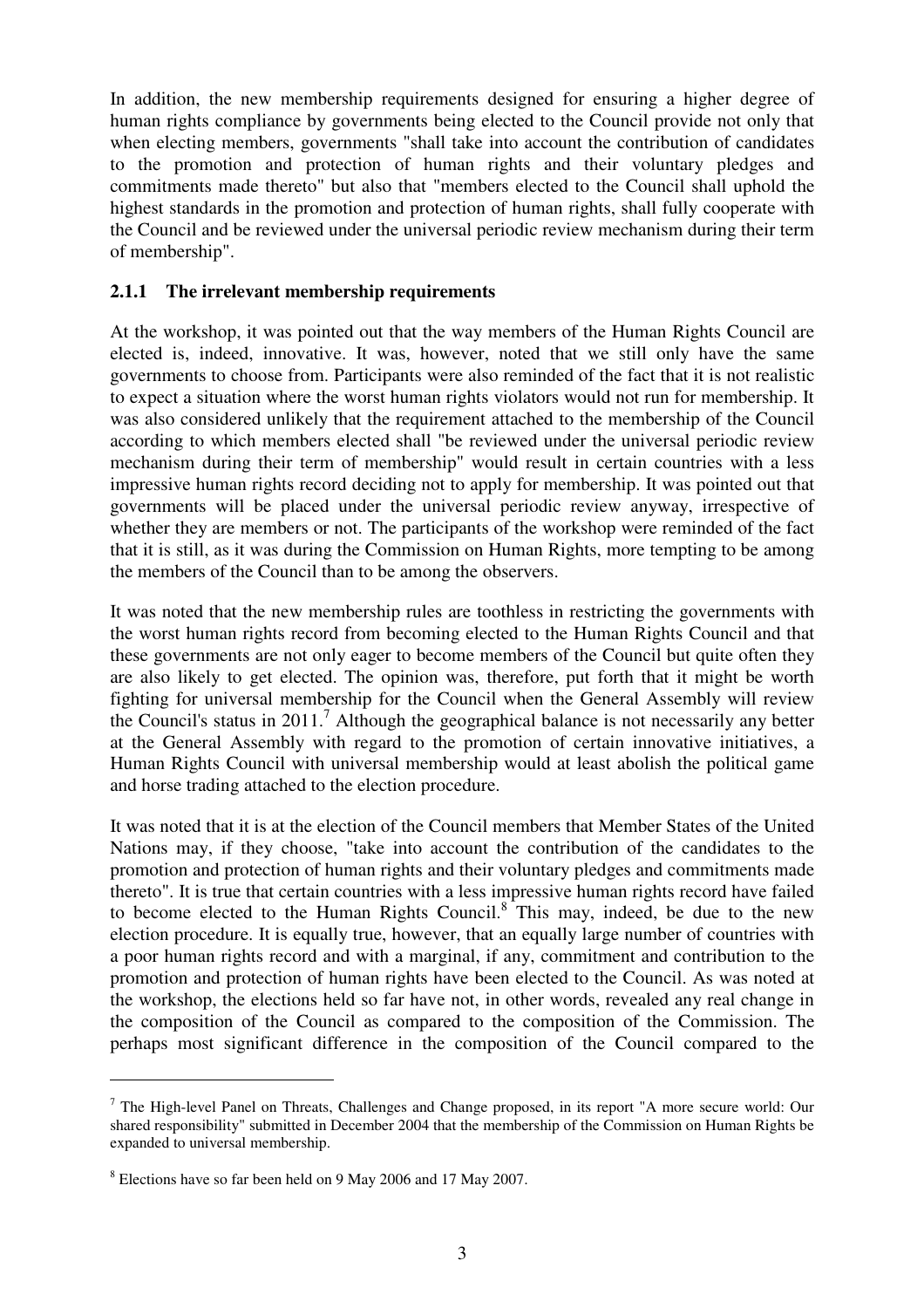composition of the Commission is that the United States has not stood for election to the body whose establishment it ultimately opposed.<sup>9</sup>

It would, indeed, be a considerable breakthrough in the foreign human rights policy of states and in international relations more generally if human rights were placed so high on the agenda of states that other qualifications and relations between states had become less important than the human rights record of a state. It was noted that the requirement attached to the election process – the contribution of candidates to the promotion and protection of human rights and their voluntary pledges and commitments made thereto – is not always relevant. The voluntary pledges so far submitted are indeed impressive. They do, however, rarely contain anything in the field of substantive human rights that would not belong to the international obligations that the government concerned already was bound by. It was underlined that there is no need for member states of the United Nations to recommit themselves to anything. What they need to do is to start fulfilling their already undertaken commitments. To that end, voluntary pledges in procedural matters, such as the acceptance of optional procedures for individual complaints under human rights treaties or a standing invitation to special procedures, may prove to be the ones with real effect.

### **2.1.2 New geographical distribution of seats requires new strategy**

The view was presented according to which Western governments have, due to the new geographical distribution of seats, changed their strategy at the United Nations in order to better guarantee the success of their initiatives. It was considered that there has been a clear reduction in the number of initiatives by Western governments and the initiatives presented at present are on less controversial issues where it is relatively seen easier to find consensus.

This is, however, a trend that was visible already for some time at the Commission on Human Rights. The reluctance among member states of the European Union, since 1997, to table a draft resolution on the situation of human rights in China or on any other well documented violations of human rights in different parts of the world mainly because of a calculation made in advance of a probable loss in votes illustrate this more than well. This approach undermines the role of the Human Rights Council as a forum where already the submission of a country-specific draft resolution together with the process attached to this, as such, may be understood as amounting to international exposure of the targeted government and its human rights record. As was also noted at the workshop, a draft resolution on a politically significant country hardly goes unnoticed, irrespective of the fact that the draft in the end is defeated. The lively debate caused by such a draft may be more significant than an adopted resolution which is not given proper attention.

# **2.2 The Council's mandate** 10

In its resolution 60/251 of 15 March 2006, the General Assembly decided that the Human Rights Council shall be responsible for "promoting universal respect for the protection of all human rights and fundamental freedoms". The mandate entrusted the Council is, more or less, identical with the mandate of the Commission on Human Rights as modified over the years.

<sup>&</sup>lt;sup>9</sup> United States of America, together with its closest allies, Israel, Marshall Islands and Palau, voted against General Assembly resolution 60/251 of 15 March 2006 establishing the Human Rights Council.

<sup>&</sup>lt;sup>10</sup> Written contributions on the mandate of the Human Rights Council were presented by Federico Lenzerini and Zhu Wenqi.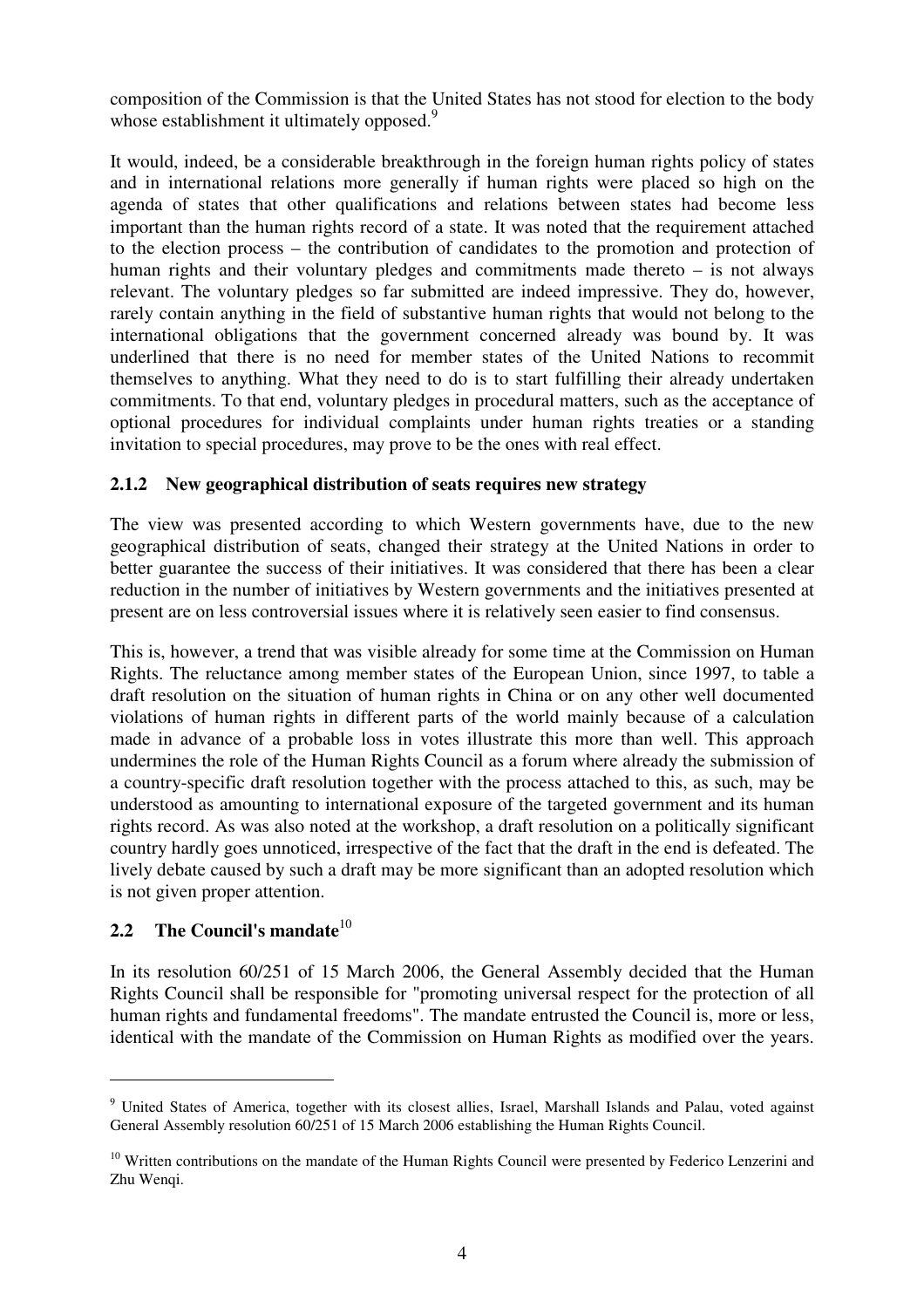In addition to all issues that were specified in its mandate, the Commission was, however, also mandated to deal with "any other matter concerning human rights" that was not specifically entrusted to it.<sup>11</sup> The mandate of the Human Rights Council lacks a similar provision.

At the workshop, the discussion among participants concerning the mandate of the Human Rights Council limited itself to the reference to humanitarian law as found in the institutionbuilding document adopted by the Council in June 2007 and to a concern that the Council might be interfering in issues not belonging to its mandate.

### **2.2.1 Action in the field of international humanitarian law**

Participants of the workshop were presented with the argument that it might not be fully appropriate that the Human Rights Council, as a body with a specific mandate in the field of human rights, extends its action to the related but well differentiated sector of international humanitarian law. According to this argument, there are no direct objections to the Council exercising its competence also in the field of international humanitarian law, but because certain strict conditions need to be met, it might be more suitable for it not to take action on situations falling under international humanitarian law. Otherwise, it was argued, the Human Rights Council runs the risk of losing its authority and credibility.

Also a counter-argument to the above interpretation was presented during the discussion at the workshop. This counter-argument was that, given the complementary and mutually interrelated nature of international human rights law and international humanitarian law, the reference to "applicable international humanitarian law" as a basis when undertaking the universal periodic review is a correct one and does not cause any confusion. This reference to humanitarian law, it was noted, is appropriate, among other things, to ensure that a government cannot escape scrutiny by announcing a state of emergency.

With regard to the issue of torture occurring in places of detention, the view was presented according to which the work of the International Committee of the Red Cross, on the one hand, and different human rights mechanisms, on the other, has revealed situations where both legal regimes were applicable and where both types of bodies found themselves acting in parallel. It was noted that the manner in which the visits to places of detention are conducted is more or less similar for all mechanisms, irrespective of whether they are working under humanitarian or human rights law. Although the International Committee of the Red Cross and human rights mechanisms may, in theory, have been expected to intervene in different and almost completely separate situations, their action may also be parallel and complementary. The actions under the two regimes, it was noted, has led to operations that are truly complementary in nature, to the benefit of the individual that has been deprived of his or her liberty.

### **2.2.2 Is the Council interfering in issues outside its mandate?**

Concern was also expressed about the fact that it appears as if the Human Rights Council would exceed its mandate by interfering in questions of micro-management of the Office of the High Commissioner for Human Rights. The example given to participants of the workshop was a resolution adopted by the Council at its sixth session in September 2007 in which the Council decided "to realign the work and name of the Anti-Discrimination Unit in

<sup>&</sup>lt;sup>11</sup> Economic and Social Council resolution 9 (II) of 21 June 1946.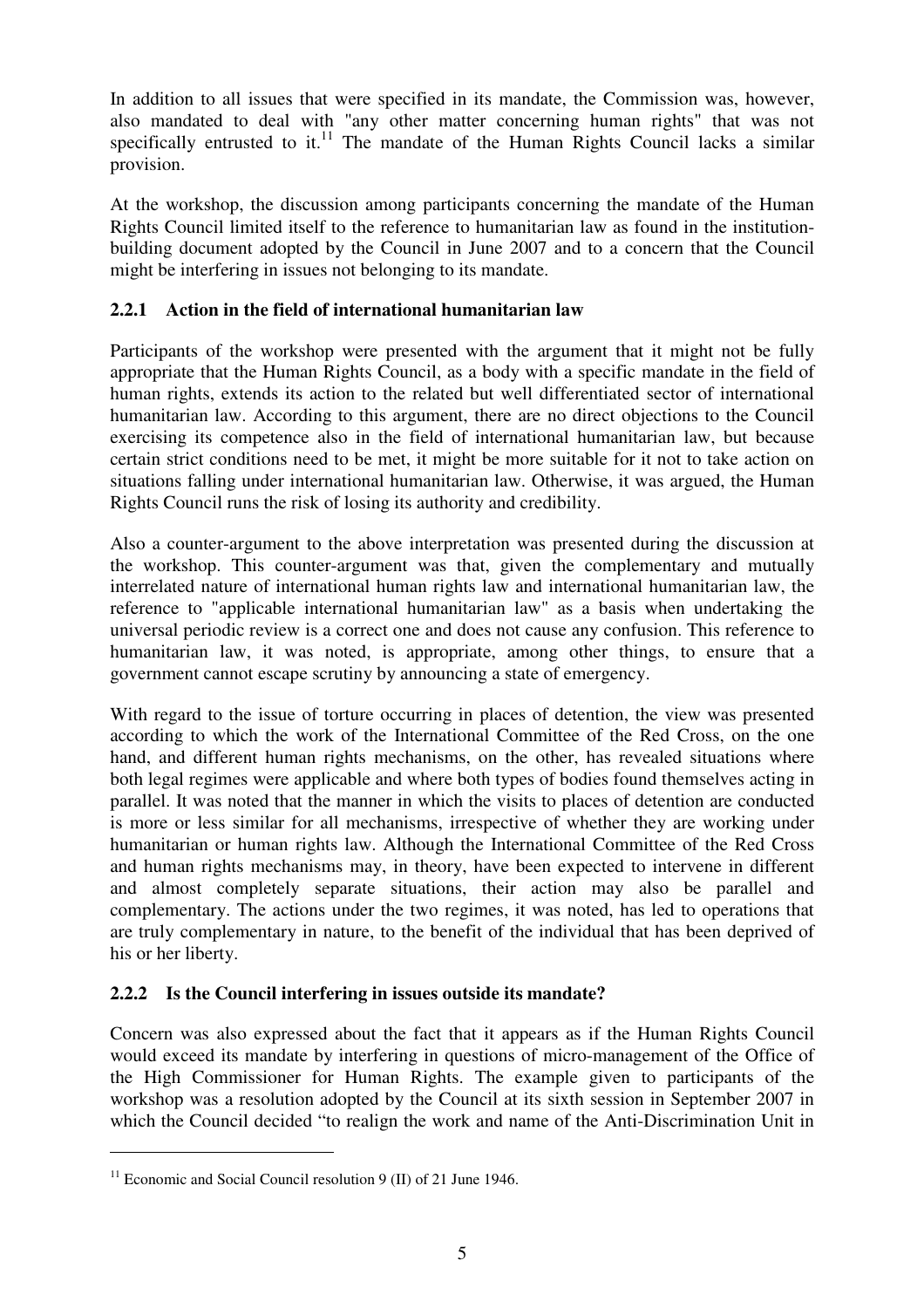the Office of the United Nations High Commissioner for Human Rights consistent with its mandate and that henceforth, this Unit shall be known as "The Anti-Racial Discrimination Unit", and that its operational activities shall focus exclusively on racism, racial discrimination, xenophobia and related intolerance, as defined in paragraphs 1 and 2 of the Durban Declaration".<sup>12</sup>

# **2.3 The Council's institutional status** 13

In its resolution 60/251 of 15 March 2006, the General Assembly decided to establish the Human Rights Council "as a subsidiary organ of the General Assembly". The General Assembly also decided that it shall review the Council's status within five years.

During its entire existence, the Commission on Human Rights demonstrated an impressive creativity in establishing different procedures and mechanisms for the promotion and protection of human rights. The status of the Human Rights Council leaves ample room to make a good or a bad job for human rights. It is now up to the stakeholders to ensure that good and constructive work is conducted.

### **2.3.1 One step forward in a half a century long debate**

The Human Rights Council's predecessor, the Commission on Human Rights, had been established in 1946 by the Economic and Social Council.<sup>14</sup> This had been done in accordance with Article 68 of the Charter of the United Nations in which the Council was, among other things, given the task to set up a commission for the *promotion of human rights*. The establishment of the Commission on Human Rights was, in other words, mandatory.

The debate on the institutional status of the main human rights body of the United Nations began almost immediately. Hersch Lauterpacht noted in 1950 that the United Nations would not meet the expectations set forth in the Charter of the United Nations concerning the promotion and encouraging respect for human rights until the Commission on Human Rights was transformed into a body with the status of a council.<sup>15</sup> Also John Humphrey, the first Director of the United Nations Division of Human Rights, noted that the main human rights body of the Organizations should not be a functional commission of the Economic and Social Council but rather a "Council of Human Rights". <sup>16</sup> An interesting point was also raised by Jean-Bernard Marie when he noted that the Commission could well be transformed into a

<sup>&</sup>lt;sup>12</sup> Human Rights Council resolution 6/22 of 28 September 2007 [Adopted by a recorded vote of 28 to 13, with 5 abstentions].

<sup>&</sup>lt;sup>13</sup> Written contribution on the institutional status of the Human Rights Council was presented by Geir Ulfstein.

<sup>&</sup>lt;sup>14</sup> Economic and Social Council resolution 5 (I) of 16 February 1946 established the Commission on Human Rights in "nuclear" form and in Economic and Social Council resolution 9 (II) of 21 June 1946 the Commission on Human Rights was set up as a full commission. For more on the establishment of the Commission on Human Rights, see, for instance, Miko Lempinen *The United Nations Commission on Human Rights and the Different Treatment of Governments: An Inseparable Part of Promoting and Encouraging Respect for Human Rights?* Åbo Akademi University Press, 2005, pp. 12-33.

<sup>15</sup> Hersch Lauterpacht, *International Law and Human Rights*. Stevens & Sons Limited, London, 1950, p. 254.

<sup>16</sup> John Humphrey, *Human Rights & the United Nations: a great adventure*. Transnational Publishers Inc., Dobbs Ferry, 1984, p. 56.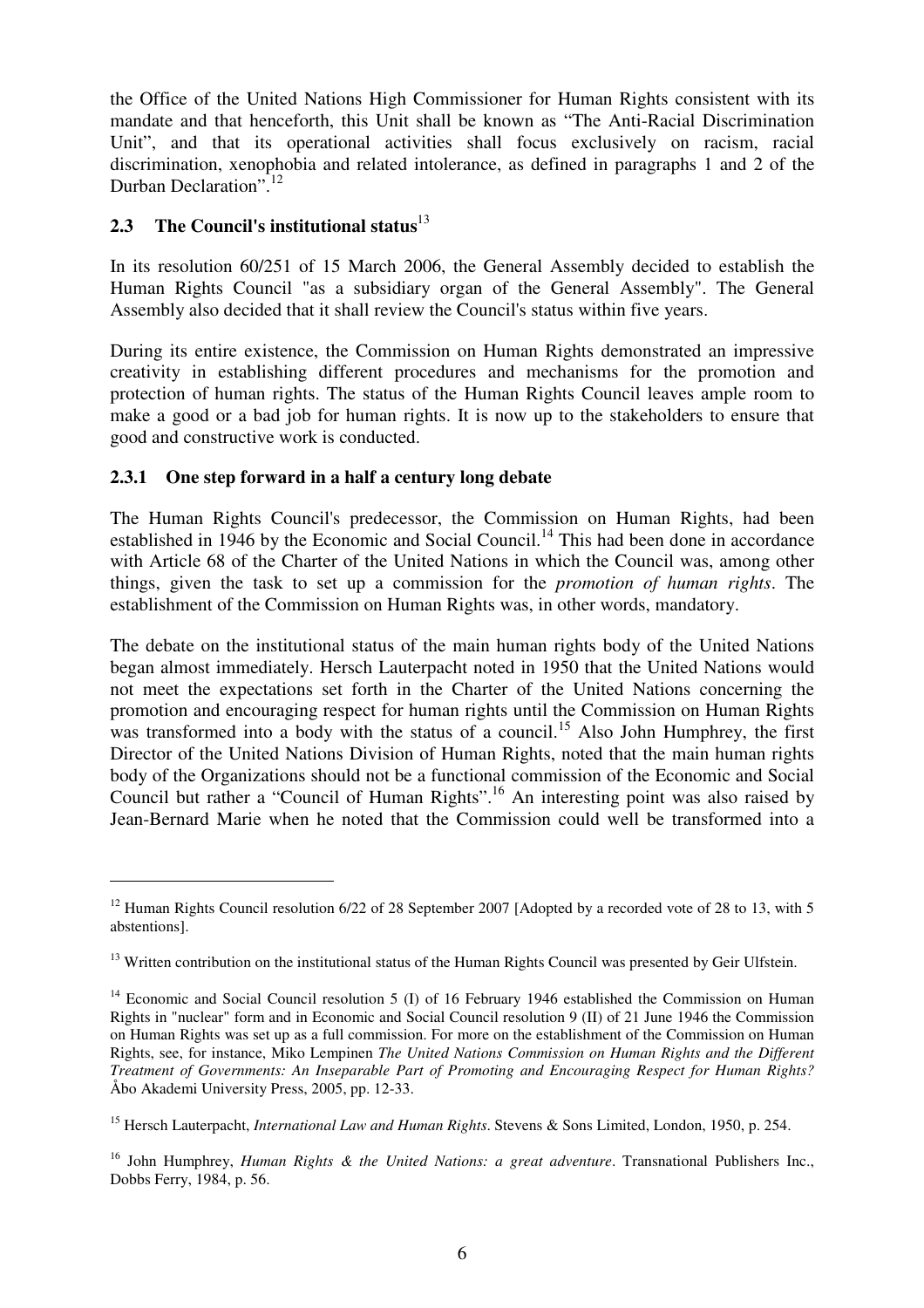council that would, as the Economic and Social Council, be assisted by functional commissions. 17

The so far most comprehensive reform process of the United Nations as a whole began when the High-level Panel on Threats, Challenges and Change issued its report "A more secure world: Our shared responsibility" in December 2004. After having stated that the Commission on Human Rights had lost its credibility and was in need of reform, the High-level Panel suggested that member states of the United Nations, in the longer term, "should consider upgrading the Commission to become a "Human Rights Council" that is no longer subsidiary to the Economic and Social Council but a Charter body standing alongside it and the Security Council".

When the Secretary-General transmitted the report of the High-level Panel to the member states of the United Nations, he did not yet take up the idea of creating a human rights council. Instead, the Secretary-General only spoke about the need of "restoring the credibility and effectiveness of our human rights mechanisms".<sup>18</sup> However, the next step in the process of running down the Commission on Human Rights was taken just three months later when the Secretary-General presented his view, in his report "In larger freedom" published in March 2005, according to which "Member States should agree to replace the Commission on Human Rights with a smaller standing Human Rights Council" in order for the United Nations to "meet the expectations of men and women everywhere". The Secretary-General remained silent about the institutional status of this Human Rights Council. This was left to the member states of the United Nations to decide whether they wanted the Council to be a new principal organ of the United Nations or a subsidiary organ of the General Assembly.<sup>19</sup>

The view was presented at the workshop according to which the Secretary-General's proposal was mere fantasy with no connection to reality, and, as was also noted, most of the arguments put forward by the Secretary-General were anything but convincing. The view was presented that the conclusions made would rather have supported a reform of the Commission on Human Rights that would have preserved its institutional affiliation with the Economic and Social Council. To establish the Human Rights Council as a subsidiary organ of the General Assembly did not find support, it was argued, even in the Secretary-General's own assessments of what would improve the overall performance of the human rights work at the United Nations.

The political decision to create a Human Rights Council was finally taken in September 2005 when the World Summit decided that a Human Rights Council ought to be created, without, however, stating anything about its institutional status.<sup>20</sup> This was left for the General Assembly which in March 2006 adopted resolution 60/251 establishing the Human Rights Council as a subsidiary organ of the Assembly.

<sup>17</sup> Jean-Bernard Marie, *La Commission des Droits de'l Homme de l' O.N.U.* Paris. A. Pedone (D), 1975, p. 320.

<sup>18</sup> UN doc. A/59/565, paragraph 15.

<sup>19</sup> UN doc. A/59/2005, paragraph 182.

 $20$  General Assembly resolution 60/1 of 16 September 2005.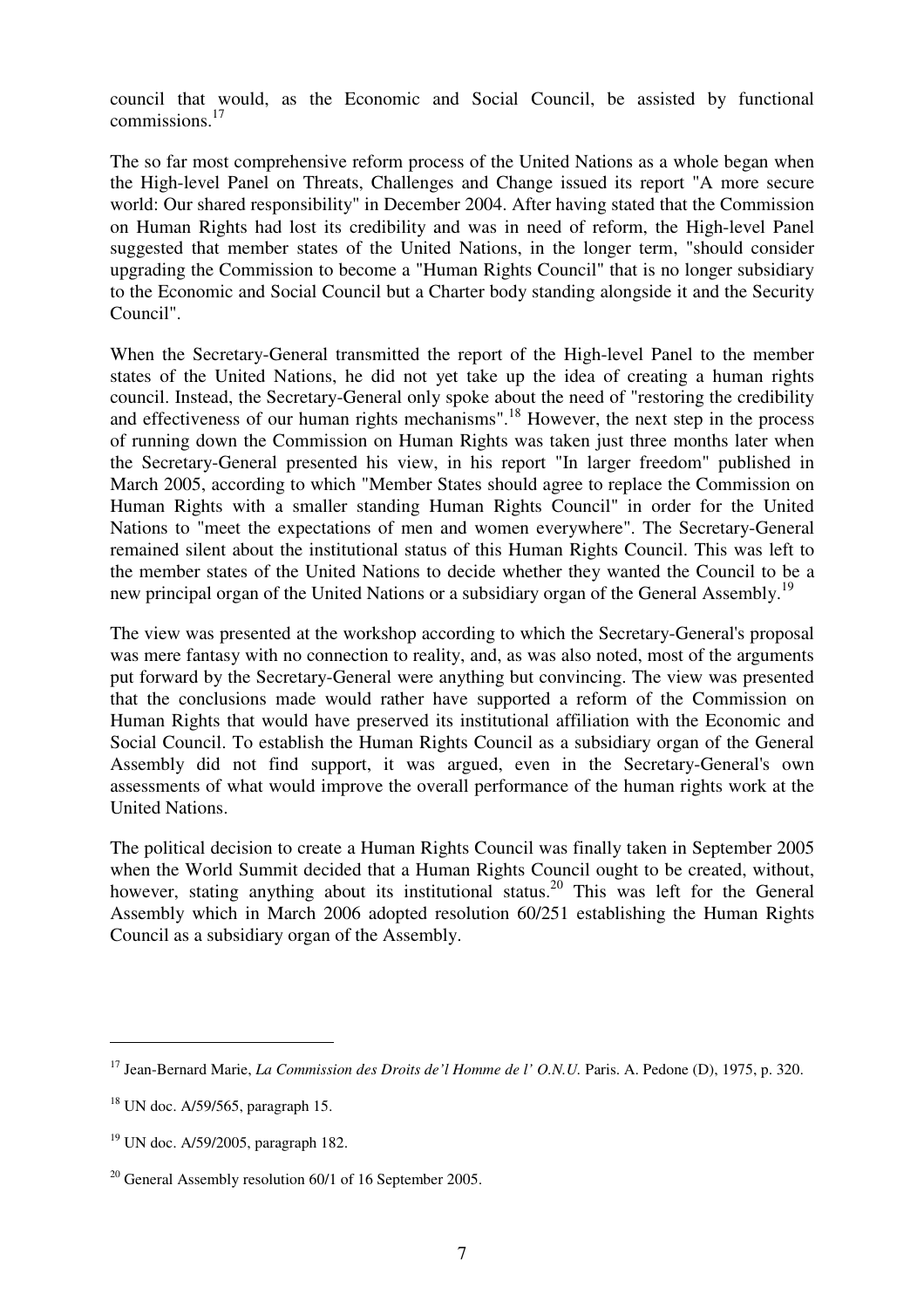### **2.3.2 The Council as a subsidiary organ of the General Assembly**

The question was discussed as to what extent the problems and shortcomings experienced with the Commission on Human Rights have been resolved by the creation of the Human Rights Council. The participants were presented with a view according to which none of the alleged shortcomings behind the critique on the Commission on Human Rights had anything to do with the Commission's institutional status or would have pointed in the direction that the relationship between the Commission on Human Rights, the Economic and Social Council, and the General Assembly needed any rearrangement. It was thought that the creation of the Human Rights Council as a subsidiary body of the General Assembly had merely addressed form, but not substance.

With regard to the relationship between the Human Rights Council and the General Assembly, it was noted that it is still too early to say anything on whether the Council's interaction with the General Assembly will be for better of worse. It was, nonetheless, noted that the decision according to which the Council shall be *responsible* for "promoting universal respect for the protection of all human rights" could indicate that the Council should be the body primarily responsible for human rights within the United Nation system. It was also considered possible that the wording could indicate a desire that the General Assembly should not interfere too much with the work of the Council.

The participants of the workshop were, however, reminded of the fact that because the Council is a subsidiary organ of the General Assembly, the Assembly possesses the power to complement and even to over-rule decisions by the Council and that decisions directed to the Council should be considered as binding for the Council, despite the fact that such interference could undermine the Council's authority and the political compromises reached at its the lengthy negotiations. This is, for instance, precisely what happened when the Council after having adopted the draft Declaration on the Rights of Indigenous Peoples recommended it to the General Assembly for adoption<sup>21</sup> but where the General Assembly decided to defer consideration and action on that draft $22$  and did not adopt it before September 2007 after having made few changes to it.<sup>23</sup> The General Assembly proved immediately, in other words, that it was not merely the "rubber stamp" that the Economic and Social Council had been for so many years.

Participants were presented with a view according to which the close interaction between the Human Rights Council and the General Assembly may, indeed, have its good sides, but also its bad sides. The good side, it was considered, could be that the General Assembly will be more involved in human rights questions and that the close interaction may also increase the status of the Council's action. The less good side of the coin could be that there will be considerable overlap and that human rights may become even more politicized than before.

It was, however, considered that the higher institutional status given to the Human Rights Council should be seen as an affirmation of the high status of human rights in the United Nations system. It was thought that if the Human Rights Council were to be elevated to become a principal organ of the United Nations, despite the problems with amending the

<sup>&</sup>lt;sup>21</sup> Human Rights Council resolution  $1/2$  of 29 June 2006.

<sup>&</sup>lt;sup>22</sup> General Assembly resolution 61/178 of 20 December 2006.

<sup>&</sup>lt;sup>23</sup> General Assembly resolution 61/295 of 13 September 2007.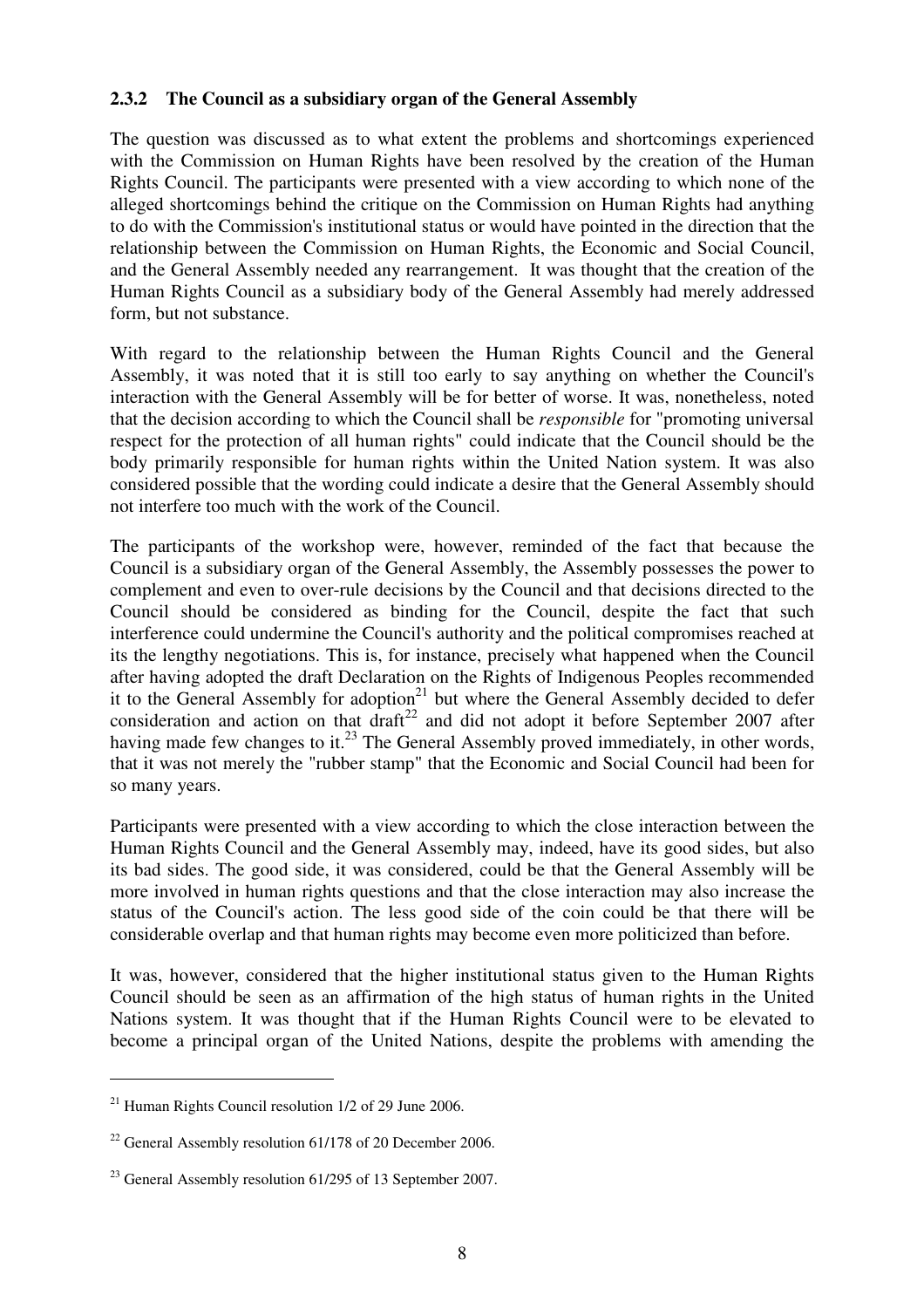Charter of the United Nations, this would accord human rights even higher standing. But, as was also noted, a change in formal status does not necessarily mean a more efficient protection of human rights and it does certainly not resolve the problems and shortcomings for which the Commission on Human Rights was so heavily criticized for.

### **2.3.3 The institutional status should not be emphasized too much**

It was noted that too much emphasis should not be placed on the institutional status of the main human rights organ of the Organization. According to this view, it would be misleading to believe that the creation of a new body that enjoys higher institutional status would "accord human rights a more authoritative position", as the Secretary-General put it in his report "In larger freedom". 24

It was pointed out that the Commission on Human Rights was an exceptional body and that it received more attention than any other subsidiary organ of the United Nations. Accordingly, it was not a handicap for the promotion and protection of human rights that the Commission on Human Rights was a functional commission of the Economic and Social Council. It was pointed out that it has, in fact, been seen even as an advantage that there was a certain institutional distance between the Commission and the General Assembly.<sup>25</sup>

The participants were reminded of the fact that it is not the structures that have been created that should be blamed if and when something goes wrong. Instead, as was pointed out, there is a need to look at the governments that are responsible for an alleged failure. One cannot, for example, criticise the Commission on Human Rights for not having condemned discrimination based on a person's sexual orientation or for not having publicly condemned the atrocities committed by the regime of Idi Amin's Uganda. Instead, it is those who hindered the Commission from doing it that ought to be criticized.

Participants of the workshop were reminded of the fact that the High Commissioner for Human Rights had, in her statement of 23 February 2006, noted precisely on this point that "even an institution that is perfect on paper cannot succeed if the international community does not make the necessary change in the culture of defending human rights". The High Commissioner continued by noting that it was the inability of the international community to respect its commitments that caused the continuous disappointments towards the Commission's work. It was, in other words, the Member States of the United Nations that failed, not the institutional structure they had created. It was pointed out that rather than the Commission on Human Rights it was the Member States of the United Nations, or at least some of them, who had lost their credibility and professionalism and that had brought discredit not only upon the Commission on Human Rights but upon the United Nations as a whole.

It was noted that credibility is not something to be adopted or declared, but something to be earned and deserved. The new mechanisms of the Human Rights Council have great potential.

<sup>&</sup>lt;sup>24</sup> UN doc. A/59/2005, paragraph 183.

<sup>&</sup>lt;sup>25</sup> See, for example, the written contributions from 1978 by France, Australia, the German Democratic Republic, the Federal Republic of Germany, and India. UN docs. E/CN.4/1318 and E/CN.4/1318/Add.1.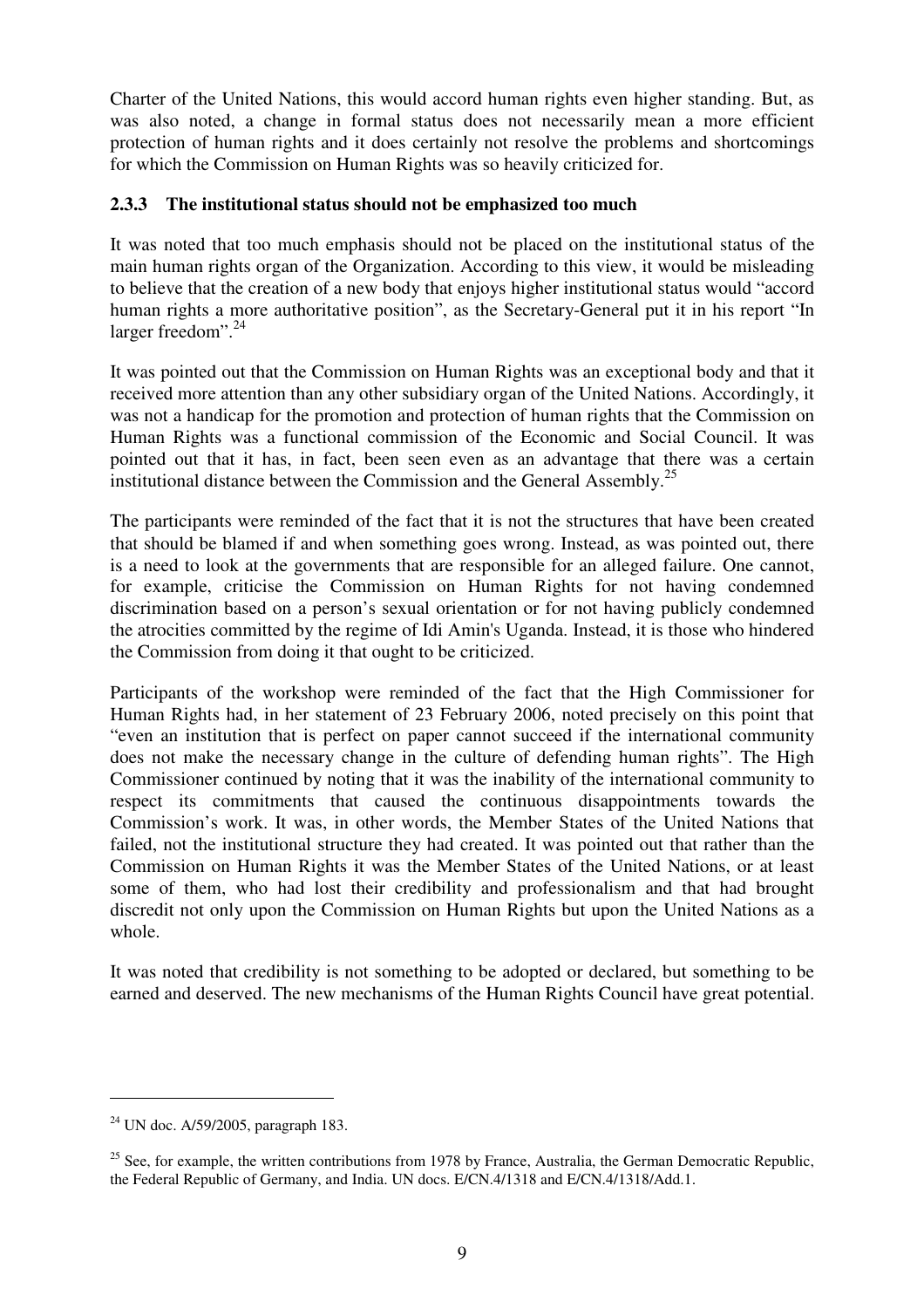It is now up to the stakeholders to live up to the expectations in securing human rights a prominent place in the United Nations and to do their best.<sup>26</sup>

It was also noted that in the absence of an amendment of the Charter of the United Nations, the powers of the Economic and Social Council in the field of human rights have remained unchanged. The powers given to it could not be limited or abolished by means of a resolution by the General Assembly. Accordingly, the General Assembly could only *recommend* that the Economic and Social Council "request the Commission on Human Rights to conclude its work…and that it [the Economic and Social Council] abolish the Commission on 16 June 2006".<sup>27</sup> The Council complied with that request, but as was noted at the workshop, it was under no legal obligation to do so. To the contrary, the members of the Economic and Social Council could have argued that the duty as defined in the Charter of the United Nations is still in place. The Council is still, among other things, entitled to make recommendations for the purpose of promoting respect for human rights, to prepare draft conventions concerning human rights, to call international conferences on human rights matters as defined in the Charter, or, if it chooses, to set up a commission for the promotion of human rights. $^{28}$  The view was, however, presented that it is possible but highly unlikely that a reformed Economic and Social Council will reactivate its functions in the field of human rights as provided for in Chapters IX and X of the Charter of the United Nations.

# **2.4 The Council's relationship with other bodies and organs** 29

With regard to the Human Rights Council's relationship with other bodies and organs, participants of the workshop discussed, in particular the Council's relationship with the Security Council and the newly created Peacebuilding Commission. The discussion included also a part on alternative and complementing frameworks for the promotion and protection of human rights under which, in particular, the fragmentation of international law and its forms in the field of human rights was elaborated.

### **2.4.1 Other United Nations organs**

In his proposal, the Secretary-General had suggested that the Human Rights Council "should have the authority to recommend policy measures to other organs of the United Nations".<sup>30</sup> It was explained that, for good reasons, the General Assembly abstained from including such a

<sup>&</sup>lt;sup>26</sup> In the statement delivered after the adoption of draft resolution A/60/L.48 on the Human Rights Council, on 15 March 2006, the delegate of Brazil reminded other delegates of the fact that the creation of the Human Rights Council should not be understood as an end in itself because "at the end of the day, the members of the old and often criticized Commission on Human Rights will be the very same members of the new Council". UN doc. A/60/PV.72.

<sup>&</sup>lt;sup>27</sup> General Assembly resolution  $60/251$ , paragraph 13.

<sup>&</sup>lt;sup>28</sup> The duty of the Economic and Social Council to set up a commission on human rights is found in the Charter of the United Nations as a mandatory provision. Hence, the request by the General Assembly, as found in its resolution 60/251 of 15 March 2006, and the subsequent decision by the Economic and Social Council to abolish the Commission on Human Rights with effect of 16 June 2006, as found in its resolution 2006/2 of 22 March 2006, could be interpreted as an amendment of the Charter.

 $29$  Written contributions on the Human Rights Council and other bodies and arrangements were presented by Bardo Fassbender, Natalino Ronzitti, and Sia Åkermark-Spiliopoulou.

<sup>30</sup> UN doc. A/59/2005, Add.1, paragraph 10.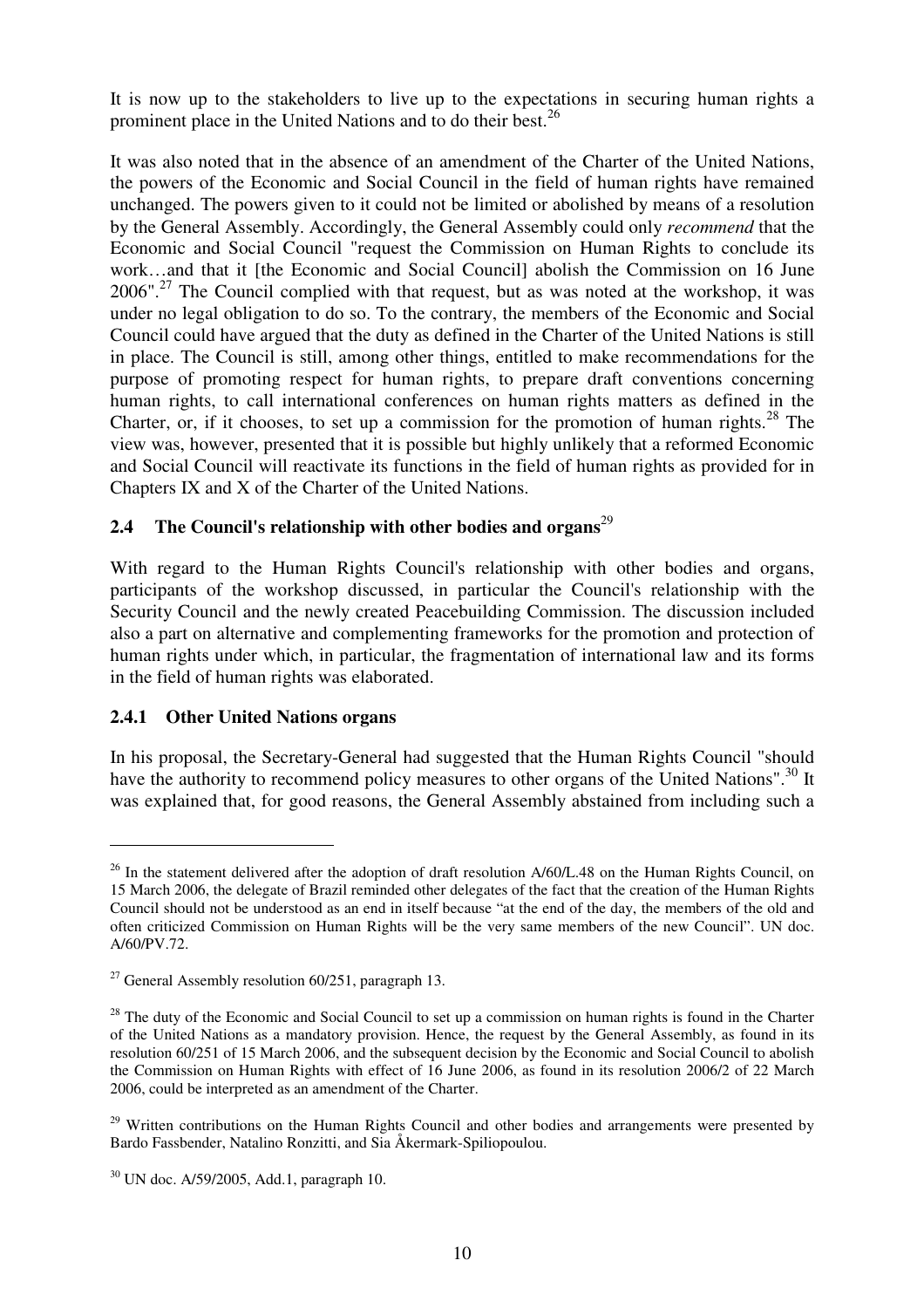provision in the catalogue of the Council's powers and responsibilities. This is the case, as was explained at the workshop, because the relationship of the Human Rights Council with other United Nations organs is determined by the Council's status as a subsidiary organ of the General Assembly. The legal relationship of the Human Rights Council with other United Nations organs, in particular the Security Council, the Economic and Social Council, and the new Peacebuilding Commission is determined by the Charter of the United Nations and its provisions about the relationship between the General Assembly and other organs. It was noted that it was, therefore, logically consistent that in establishing the Human Rights Council, the General Assembly only dealt with the relationship between the Council and itself, and not with that between the Council and other principal organs, an issue outside the competence of the General Assembly.

Participants of the workshop learned that the Human Rights Council does not have a standing of its won vis-à-vis the Security Council. However, in accordance with Rule 39 of its Provisional Rules of Procedure, the Security Council "may invite members of the Secretariat or other persons, whom it considers competent for the purpose, to supply it with information or to give other assistance in examining matters within its competence". On that basis, the Security Council may involve members of the Human Rights Council, special rapporteurs appointed by it, or Secretariat officials supporting the Human Rights Council.<sup>31</sup> The view was, however, expressed that the Human Rights Council will probably have only few opportunities to get into direct working relationship with the Security Council. Whether or not the Security Council involves the Human Rights Council in its work depends entirely on its own assessment of the usefulness of such an involvement. But as was noted, the Security Council is more likely to rely on relevant information provided by the Secretary-General and the High Commissioner for Human Rights.

According to Article 12 (1) of the Charter of the United Nations, the General Assembly shall not make any recommendation with regard to a dispute or situation which is being dealt with by the Security Council, unless the Council so requests. This provision also applies to the Human Rights Council in its capacity as a subsidiary organ of the Assembly. Consequently, the Human Rights Council may discuss the human rights aspects of an international dispute or situation pending before the Security Council but must abstain from making recommendations, unless there is a specific request of the Security Council. It was noted that for this reason the Human Rights Council approached the limits of its powers when it adopted, at its fourth special session in December 2006, a decision to dispatch a High-Level Mission to assess the human rights situation in Darfur, after having expressed its concern regarding the seriousness of the human rights and humanitarian situation in Darfur.<sup>32</sup>

The view was expressed that the legal relationship between the Human Rights Council and the Peacebuilding Commission is a very special, and somewhat peculiar, one. It is the relationship of a subsidiary organ of the General Assembly with another subsidiary organ of the same Assembly which at the same time is also a subsidiary organ of the Security Council.

<sup>&</sup>lt;sup>31</sup> So far, direct contacts between the High Commissioner for Human Rights and the Security Council have been relatively rare. The first time the High Commissioner was invited to address the Council was in September 1999, during an open debate on the protection of civilians in armed conflict. Further briefings took place in April 2001, and twice each in 2002, 2003, 2004 and 2005, respectively. See 'Security Council Report': Update Report on Briefings by the High Commissioner for Human Rights to the Security Council and the Peacebuilding Commission, 29 May 2007, at 2 et seq. (available at: http://www.securitycouncilreport.org).

<sup>&</sup>lt;sup>32</sup> Human Rights Council decision S-4/101 of 13 December 2006.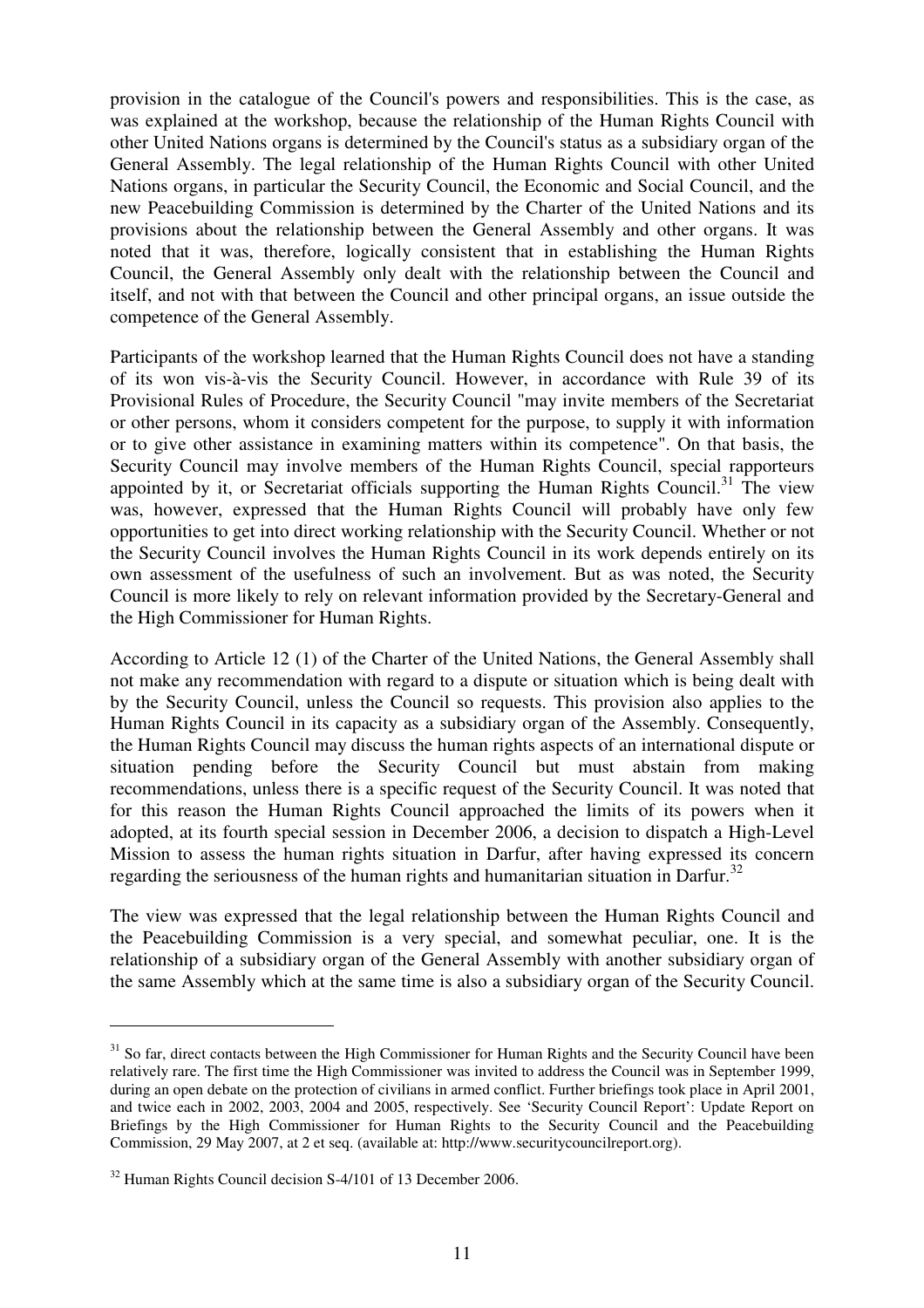As noted, this is a construction entirely new to the United Nations and it represents a construction oriented towards deliberation and coordination but not decision-making.

If one compares the different possibilities of the Human Rights Council to influence the work of other United Nations organs, it was considered that it seems that the opportunities are especially favourable in the case of the Peacebuilding Commission. It was argued that the Human Rights Council should make every effort to bring its specific competence to bear in the work of the Peacebuilding Commission which in the context of post-conflict peace building will encounter human rights issues on a regular basis. The idea was, therefore, presented that if the Council would manage to find such a place in the work of the Peacebuilding Commission, this would, perhaps also pave the way for the Council to get the attention of the Security Council in matters other than peace building. It was also considered that the provision of the founding resolution of the Peacebuilding Commission could give guidance for the future relation between the Human Rights Council and the Security Council Here it is stated that in situations that are on the agenda of the Security Council and with which it is actively seized the main purpose of the Peacebuilding Commission will be to provide advice to the Council at its request.<sup>33</sup>

### **2.4.2 Alternative and complementing frameworks**

The issue of alternative and complementing frameworks for the promotion and protection of human rights was discussed with reference to the fragmentation of international law. With regard to fragmentation of international law and in particular as it appears in and affects the field of human rights, participants of the workshop were presented with the view according to which the work carried out by the International Law Commission did not address the multiple faces of fragmentation as they appear in the field of human rights. It was noted that this was the case despite the fact that the human rights regime could be considered the reason why the International Law Commission became involved with the issue of fragmentation in the first place.

The divergent interpretation and application of human rights standards along regional or cultural lines as it appears in the debate on cultural relativism, the procedural fragmentation caused by the proliferation of international courts, tribunals and so-called quasi-judicial organs interpreting and applying these standards as well as the fact that an ever increasing number of actors produce human rights norms were mentioned as examples of fragmentation as it appears in the field of human rights but which did not necessarily receive the attention they perhaps ought to have deserved in the work of the International Law Commission.

With regard to the Human Rights Council and the recent reform process, it was noted that because international law and human rights law are currently struggling with the issue of legitimacy, one could have expected more thorough debate on the need to strengthen the international political fora where continuous debates and negotiations can take place. As noted at the workshop, we saw nothing of this during the recent exercise to reform the human rights work of the United Nations.

Participants of the workshop were also reminded of Chapter VIII of the Charter of the United Nations which deals with regional arrangements for the maintenance of international peace and security but which does not mention human rights. Although the Charter does not address

<sup>&</sup>lt;sup>33</sup> General Assembly resolution 60/180 and Security Council resolution 1645 (2005) both of 20 December 2005, paragraph 16.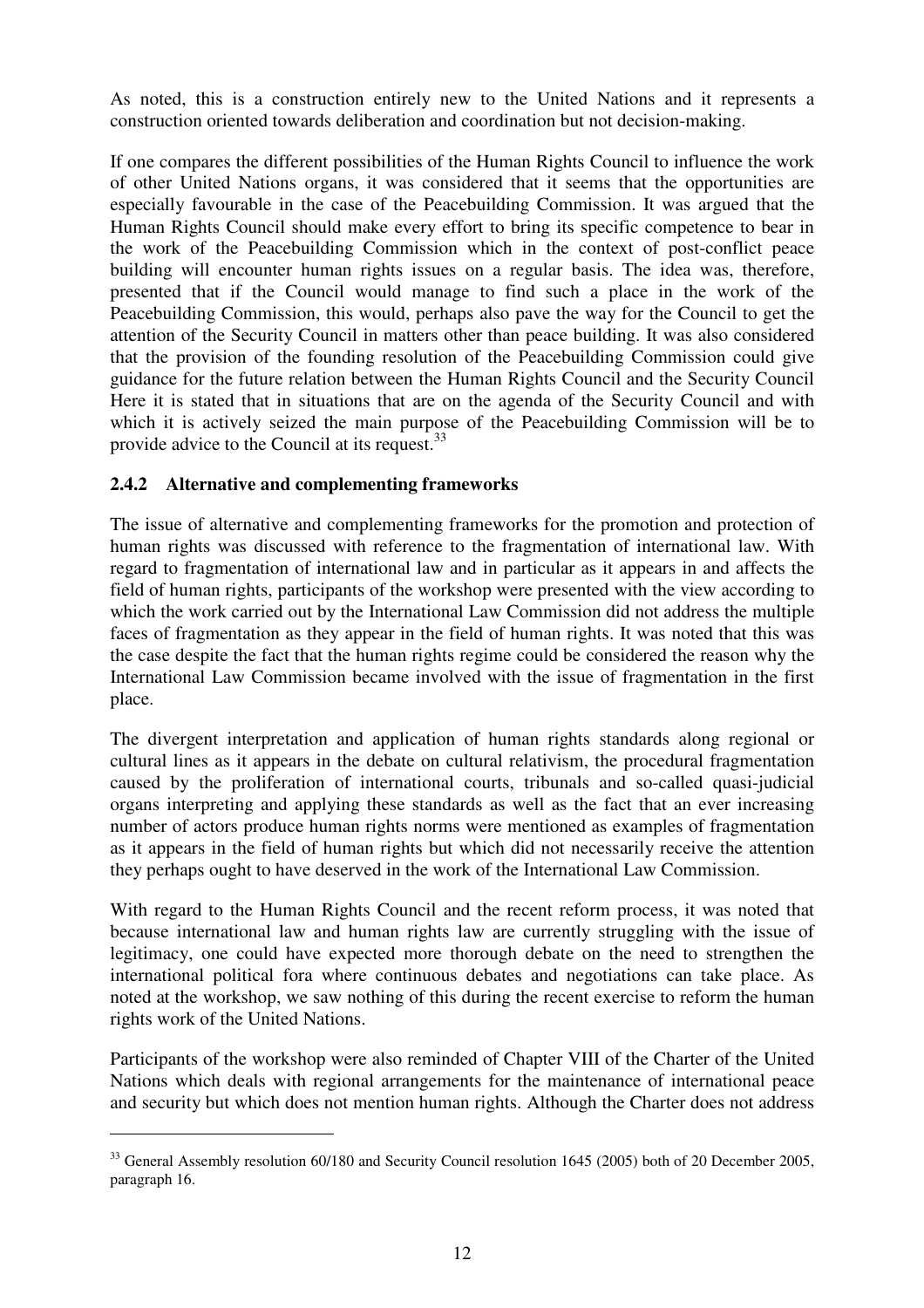regional structures and cooperation for the promotion and protection of human rights, the numerous existing regional arrangements in the field of human rights have evolved parallel with the universal level.

With regard to alternative frameworks, participants of the workshop learned that within the Community of Democracies  $(CD)$  – a coalition of states sharing common values that was established in 2000 – a United Nations Democratic Caucus was established in 2004. The purpose of this Caucus is not to substitute the existing regional arrangements within the United Nations but rather to improve the coordination among the members of the Community of Democracies at the United Nations. In particular, the mission of such a Caucus is to consult, coordinate possible actions and foster cooperation to deepen democratic governance, protect human rights, and to promote and improve democratic practices, and to strengthen the international mechanisms to support democracy. Doubt was, nonetheless, expressed about whether this new international arrangement is in any way contributing to the handling of international affairs. This contribution is, in particular, doubtful as the quality of the members of the Community of Democracies is not necessarily meeting the standards of the founding purpose. Since the major problems of the CD are representation and effectiveness, it was noted that the CD capacity to influence the decision-making of universal institutions in the field of human rights is yet to be seen. On this point the Human Rights Council is paradigmatic. Focusing on action of the Caucus members within the new body, it was pointed out that CD members have not distinguished themselves as a group in addressing serious human rights abuses since they have not yet developed a unified strategy; moreover, they have not demonstrated the willingness or ability to coordinate positions and the Caucus has not convened a single public meeting since the Council's establishment.

The assessment of the existence and the usefulness of alternative or complementing structures to the current system of human rights protection emphasized that new international structures based on soft law cannot substitute the existing international bodies for protection of human rights. The aim of those international structures may consist in stimulating the work of the existing international bodies. They may be conceived as a tool to create new categories of rights which may be thereafter be transformed into legal instruments.

### **3 Tools available for the Human Rights Council to address country situations**

The ability and willingness of the allegedly discredited Commission on Human Rights to respond to violations of human rights in particular countries is the benchmark most frequently used when evaluating the Commission's success of possible failure. It is likely that this will be true for the Human Rights Council as well.

It was noted at the workshop that, in addition to several items on the agenda under which country situations can be raised, the Human Rights Council has at its disposal a number of tools for addressing country-specific situations. Most of the tools are the same or modifications of the tools that the Commission on Human Rights had at its possession. It is up to the same stakeholders whether they can or want to take advantage of these tools.

The role and functioning of the universal periodic review, the system of special procedures and the special sessions in encouraging international respect for human rights were discussed at length at the workshop. The modified confidential complaint procedure "to address consistent patterns of gross and reliably attested violations of all human rights and all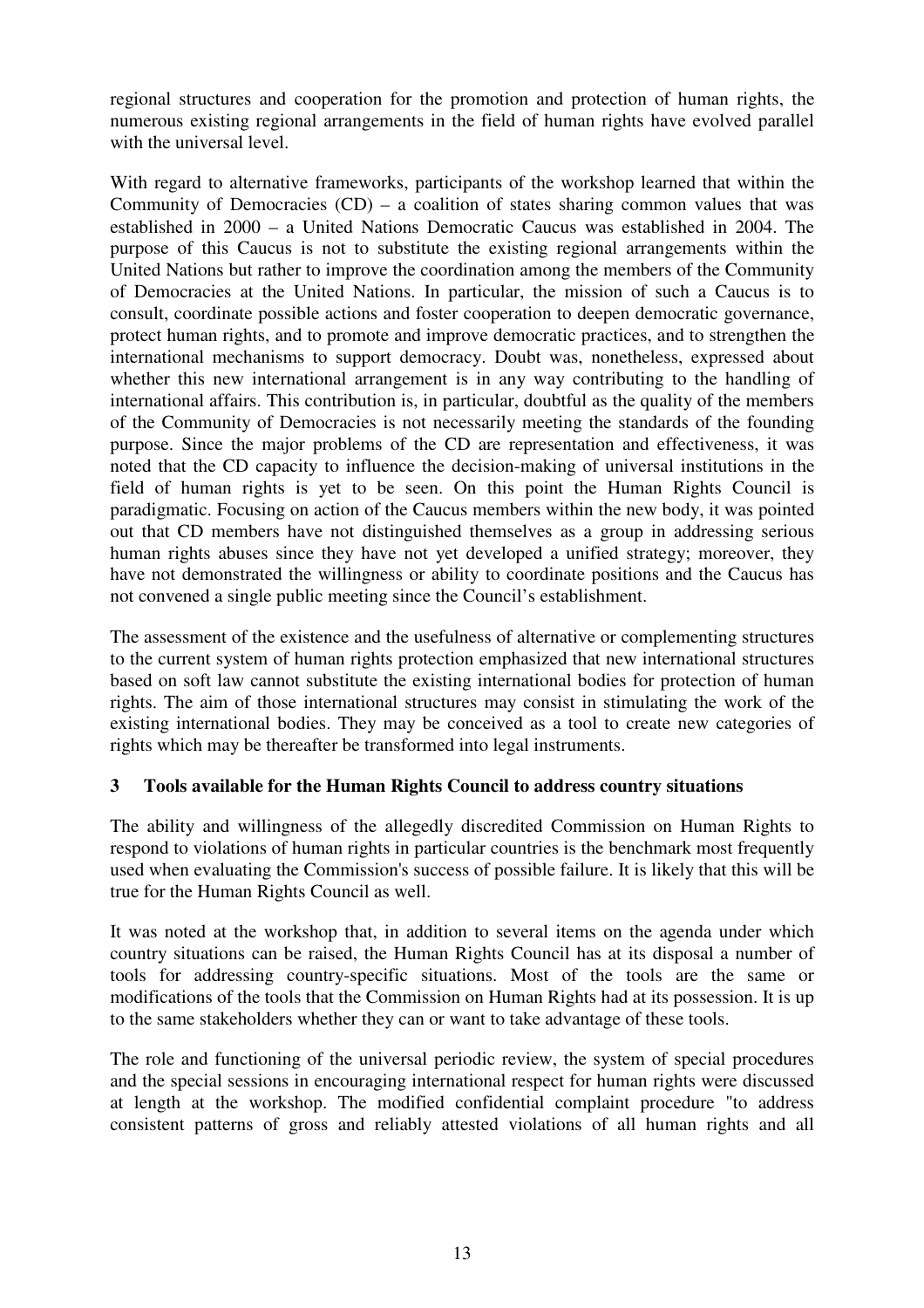fundamental freedoms occurring in any part of the world and under any circumstances<sup>"34</sup> that has replaced the previous 1503-procedure as well as the future role of the Advisory Committee that, in turn, has replaced the Sub-Commission on the Promotion and Protection of Human Rights whose advisory function has been limited to thematic issues only, were addressed only in passing and are, therefore, not dealt with in the present report.

# **3.1 Universal Periodic Review** 35

In its resolution 60/251 of 15 March 2006 establishing the Human Rights Council, the General Assembly decided, among other things, that the Council shall "undertake a universal periodic review, based on objective and reliable information, of the fulfilment by each State of its human rights obligations and commitments in a manner which ensures universality of coverage and equal treatment with respect to all States". At its fifth session, the Human Rights Council adopted more detailed provisions as to the review mechanism.<sup>36</sup>

### **3.1.1 Resemblance with an earlier procedure that was found obsolete**

The universal periodic review to be carried out by the Human Rights Council is by no means the first time that governments undertake a universal reporting process within the framework of the United Nations human rights programme. There is namely a striking resemblance between the universal periodic review mechanism of the Human Rights Council and the exercise of periodic reporting undertaken by the Commission on Human Rights between 1956 and  $1981$ .<sup>37</sup> According to this system of periodic reporting, states were requested to submit reports on measures taken by them to implement human rights. The Commission's role was not to criticize individual governments, but to ascertain general developments and progress achieved in the field of human rights.

When the proposal for establishing a system of periodic reporting was debated, doubt was, rightfully, expressed as to whether the system was necessary or practicable. It was noted, as it was noted also half a century later, that the preparation of reports covering the whole field of human rights presented a heavy and time-consuming task for governments and the preparation of the required summaries presented a heavy burden for the Secretariat with financial implications that were by no means insignificant.<sup>38</sup>

Despite the time and energy invested in the system of periodic reporting, the system failed – together with a number of other devices of a promotional nature – to sufficiently attract the attention of governments so that it could have contributed to the efforts of the United Nations to promote the respect for human rights. It came, therefore, as no surprise to anyone that when the Commission decided to discontinue its consideration of the periodic reporting system in

<sup>&</sup>lt;sup>34</sup> Human Rights Council resolution 5/1, annex, Part IV.

<sup>&</sup>lt;sup>35</sup> Contributions on the universal periodic review mechanism were presented by Martin Scheinin, Nigel Rodley, Riccardo Pisillo Mazzeschi and Ruth Wedgwood.

<sup>&</sup>lt;sup>36</sup> Human Rights Council resolution 5/1 of 18 June 2007. The General Assembly is yet to adopt the provisions proposed by the Human Rights Council.

 $37$  For the establishment of the reporting procedure, see Commission on Human Rights resolution I of 1956; Economic and Social Council resolutions 624 B (XXII) of 1 August 1956, 728 C of 30 July 1959, 1074 C (XXXIX) of 28 July 1965, 1596 (L) of 21 May 1971, 1978/20 of 5 May 1978.

<sup>38</sup> UN doc. E/2844; E/CN.4/731, paragraphs 23-46.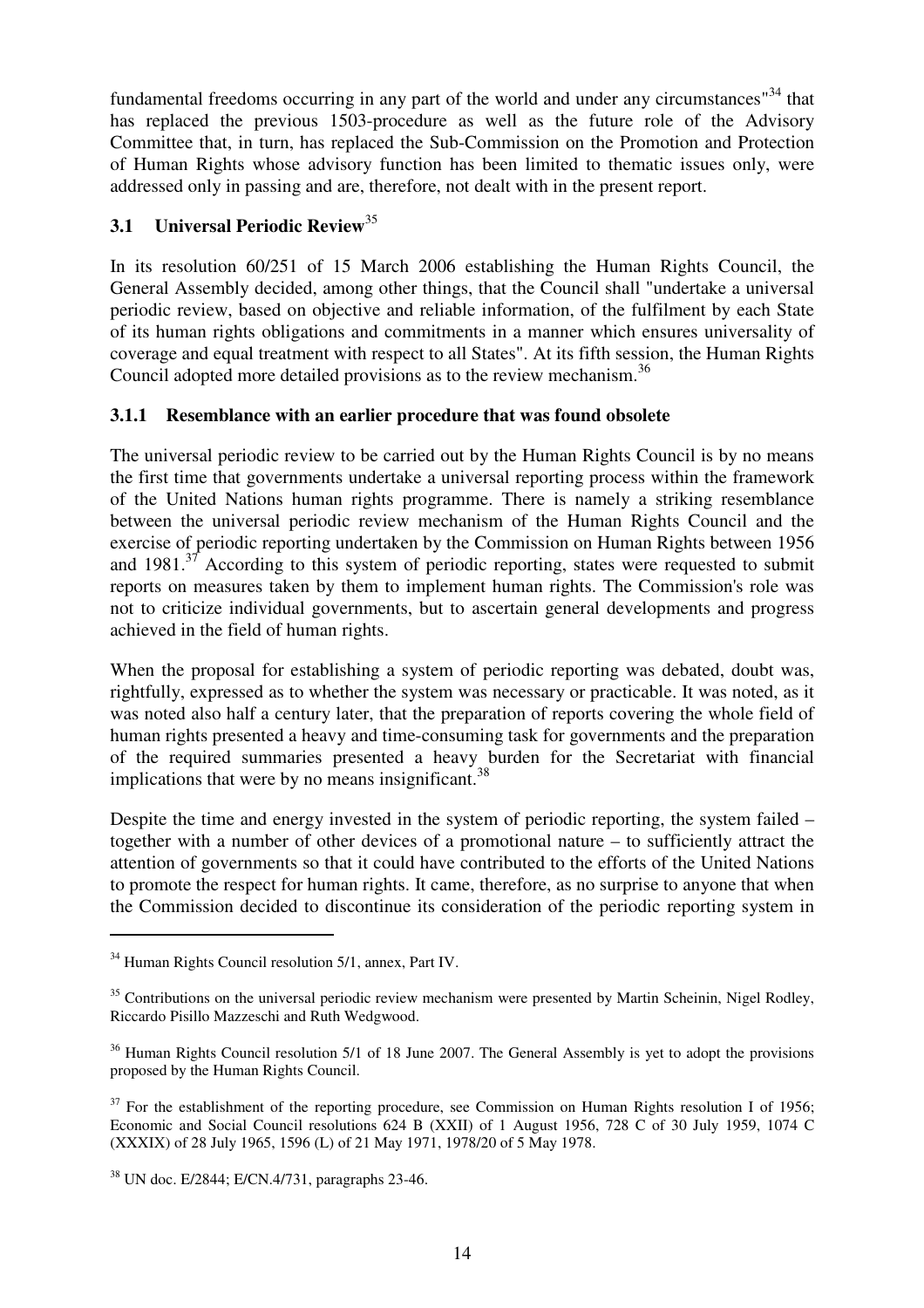1981, this was done quietly without any debate and in accordance with the proposal made by the Secretary-General to discontinue any activities that were obsolete or of marginal importance.<sup>39</sup> As noted by Philip Alston, despite their modest significance to the promotion of respect for human rights, the periodic reports succeeded at least in "giving the appearance that all governments were making themselves accountable to the Commission.<sup>40</sup>

#### **3.1.2 There is a potential concern everywhere**

The discussion among participants of the workshop on the universal periodic review revealed that almost everything with regard to the universal periodic review mechanism might contain a concern.

A particular concern expressed was that there might be a fear that the universal periodic review will be used merely to undermine and second-guess the findings made by the treaty monitoring bodies or other expert mechanisms. This concern was considered genuine, despite the express intention to avoid duplication and in providing added value.<sup>41</sup> On the other hand, and despite the actual contents of the periodic review by the Human Rights Council, it may be given all the attention, consequently resulting in the undermining of the work carried out by, for example, the treaty monitoring bodies. If, however, the Council is unable to produce an outcome document that looks serious, this concern, it was noted, should not be so huge. It was also noted that the Human Rights Council may merely end up adding a politically flavoured evaluation of the realization of some, but surely not all, of the human rights, and that in this scenario there hardly is any fear that the Council will duplicate the work of the treaty bodies. However, it was considered equally unlikely that it will considerably complement their work either.

Concern was also expressed with regard to the documentation prepared and used for the review process. It was considered that the twenty page report prepared by the government under review has assumed a too dominant a role and that it should rather be a response to the facts and assessments presented than a report prepared in advance on mere intentions. Doubt was also expressed with regard to the seriousness of such an abbreviated review that is based on a ten page summary of the findings by the treaty bodies, special procedures and other relevant official United Nations documents as well as on a ten page summary on "additional credible and reliable information provided by other stakeholders". Although the Human Rights Council has decided that the documents on which the review will be based are the summaries referred to above, it is essential, however, to note that nothing explicitly prohibits the members of the Human Rights Council to use, in addition to the documentation prepared by the Secretariat, also other material provided directly to them by other relevant

<sup>&</sup>lt;sup>39</sup> Commission on Human Rights decision 10 (XXXVII) of 13 March 1981; Economic and Social Council decision 1981/151 of 8 May 1981. See UN doc A/C.5/35/40 and Add.1, for the Secretary-General's report, prepared in 1980, on the identification of activities that have been completed or are obsolete, of marginal usefulness or ineffective. In the report, the Secretary-General noted, in rather cautious terms, that the reporting procedure "yielded modest results" and that the procedure was considered to be of "marginal usefulness and somewhat ineffective". UN doc. A/C.5/35/40, annex, table 1 (summary of the activities which are considered to be obsolete, of marginal usefulness or ineffective in the programme budget for the biennium 1980-1981).

<sup>&</sup>lt;sup>40</sup> Philip Alston, Reconceiving the UN Human rights Regime: Challenges Confronting the New UN Human Rights Council, in *Melbourne Journal of International Law*, volume 7, issue 1, May 2006.

<sup>&</sup>lt;sup>41</sup> The periodic review mechanism "shall complement and not duplicate the work of treaty bodies". General Assembly resolution 60/251, paragraph 5 (e).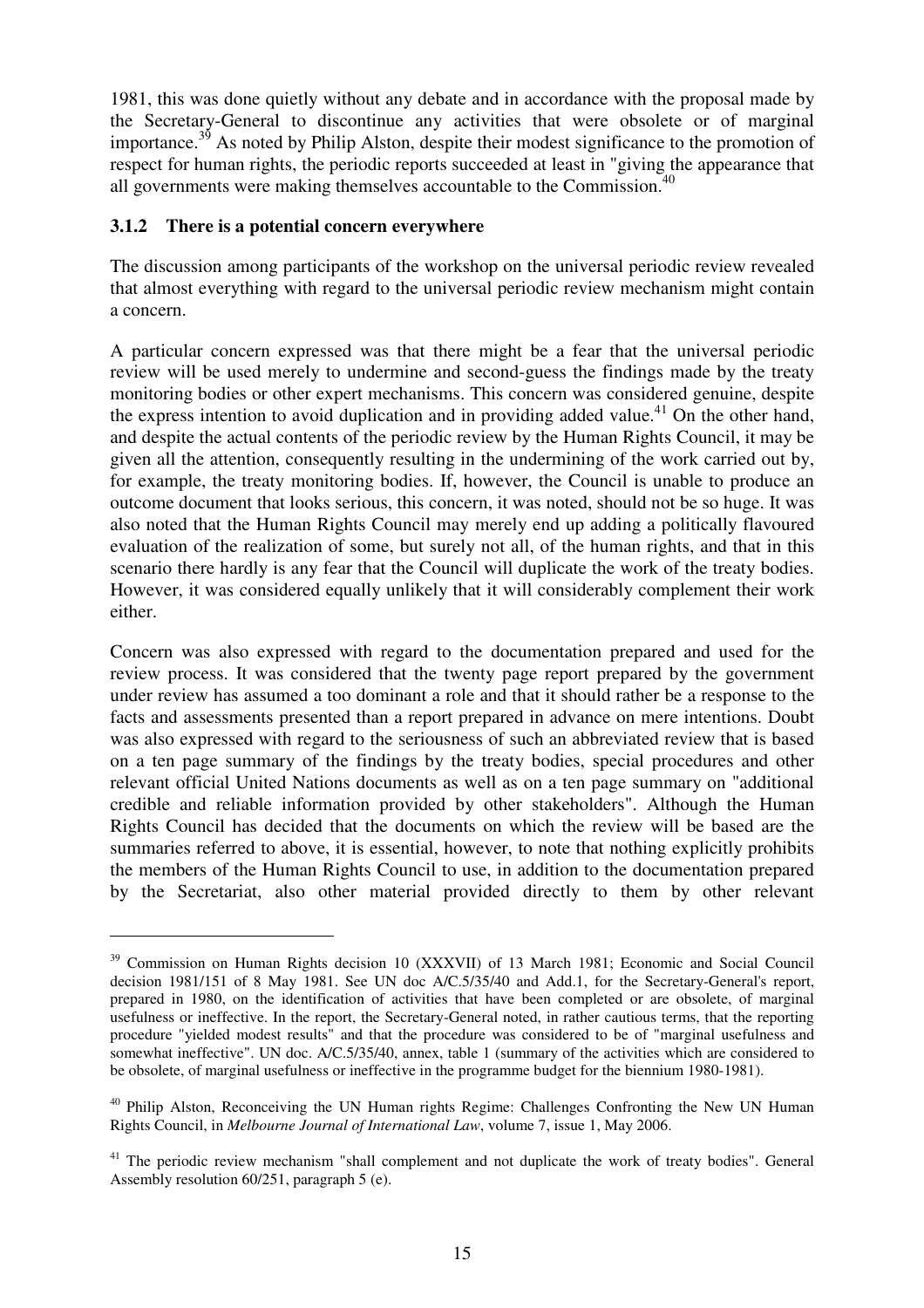stakeholders, including, for example, national human rights institutions and non-governmental organizations.

In addition, the fact that the review is completely reserved for states and that no role has been reserved for non-governmental organizations or national human rights institutions, not to mention independent experts, was considered a serious weakness of the universal periodic review mechanism. According to the agreed institution-building package, relevant stakeholders, including non-governmental organizations and national human rights institutions, can merely attend, but not participate in, the review process. Because of this, it was argued, the review mechanism would lose its credibility as an instrument of normative assessment on the compliance and fulfilment of a government's human rights obligations and commitments. Reducing the role of the universal periodic review to be merely a politically and diplomatically oriented exercise was considered a weakness. The opposite understanding was also presented according to which the role of the Human Rights Council ought to be precisely that of a political control mechanism that produces political pressure on governments under review.

A further concern identified was that States will not necessarily be reviewed on the basis of universal and equal parameters and standards as has been indicated, but rather on the basis of those standards applicable to the State under review. There is, in other words, and as was observed, the fear that States with more extensive human rights obligations are being reviewed more extensively than those with less treaty commitments, this possibly leading to a rather unfair process. The universal periodic review would not, however, be the first procedure or mechanism which would turn out to be most effective where least needed and least effective where most needed.

It was also considered unlikely that the first round of review will provide any substantive results. It was assumed, however, that already the second round of review may focus on the implementation of the recommendations of the previous round, provided that the recommendations of the previous round are useful for a serious consideration. It was further noted that in case the outcome of the universal periodic review is not serious enough, the exercise can at least provide a forum for addressing issues of concern.<sup>42</sup>

One way to avoid undermining the work of the treaty monitoring bodies would be for the reviewing process to avoid reaching conclusions in respect of rights covered by a State's actual reporting under its treaty obligations and merely adopt recommendations as regards rights not effectively monitored by treaty bodies in respect of the State in question.

### **3.1.3 Need for an implementation oriented mechanism**

In order for the universal periodic review not to duplicate or question the findings by expert monitoring bodies and mechanisms, the opinion was put forth that the reviewing process ought to be strictly an implementation-oriented mechanism. For this to be possible, the provision adopted by the General Assembly on a universal periodic review "based on objective and reliable information, of the fulfilment by each State of its human rights

 $42$  With regard to the discussion on the Human Rights Council as a forum and an actor, it might be of interest to note that in its resolution 60/251 establishing the Human Rights Council, the General Assembly decided, in paragraph 3 of that resolution, that "the Council should address situations of violations of human rights, including gross and systematic violations, and make recommendations thereon", but reserves the role of the Council as a forum to thematic issues only by deciding, in paragraph 5 (b), that the Council shall "serve as a forum for dialogue on thematic issues on all human rights".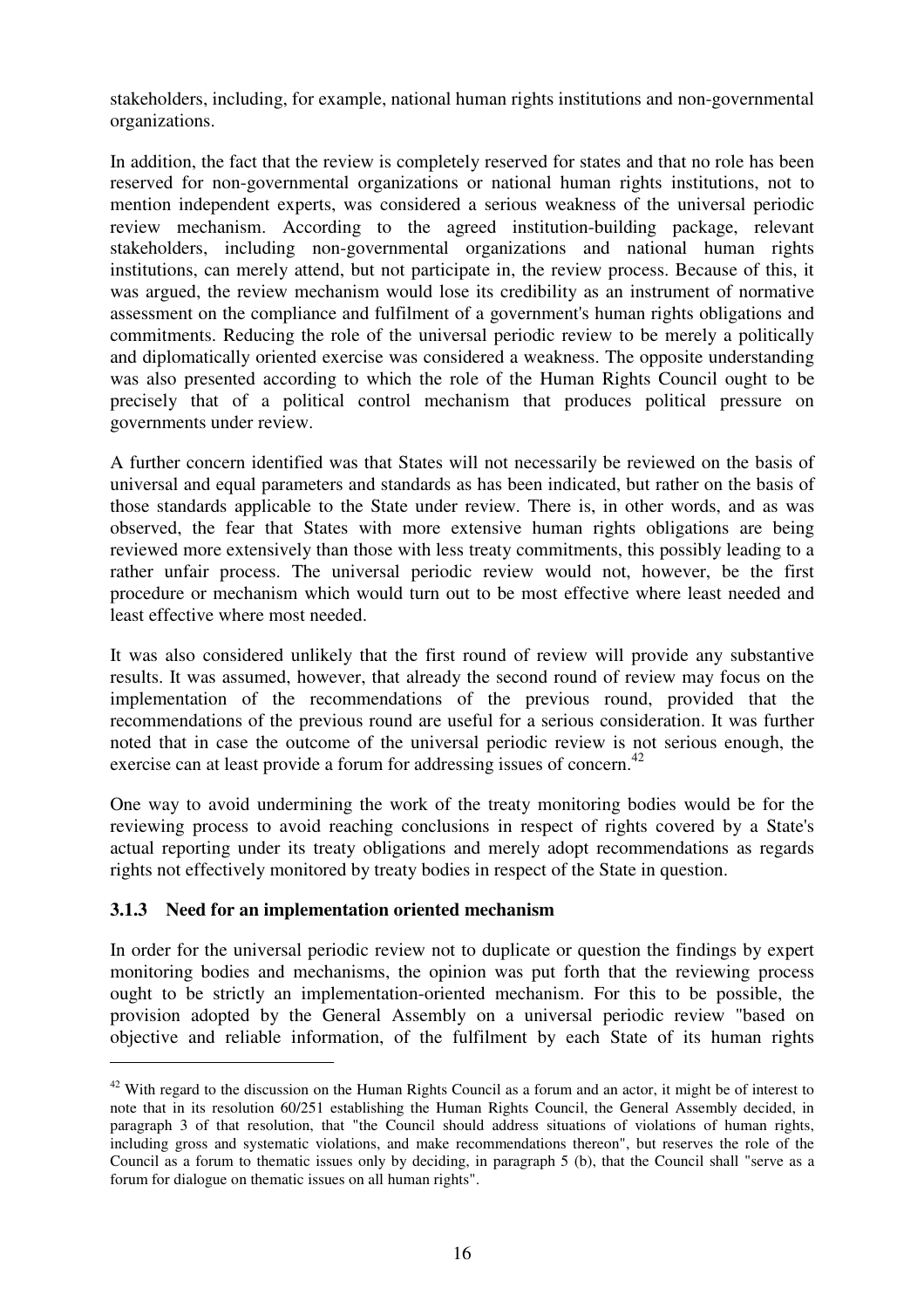obligations and commitments" would require a specific reading. According to this interpretation, the reference to "objective and reliable information" must not be understood as merely covering empirical facts, but also the normative assessment of those facts made by independent human rights experts. In addition, the reference to "human rights obligations" should be read as to refer to the legally binding human rights obligations as covered by human rights treaties binding on the country concerned and by customary international law, both as they have been interpreted by treaty monitoring bodies or other expert mechanisms, like the special procedures, either specifically in respect of the country concerned or in other contexts, such as through established case law. Furthermore, the reference to "commitments" should be interpreted as to include also the voluntary pledges and commitments made by the country concerned when running for membership on the Council and, finally, the reference to "fulfilment" must be understood as "implementation".

It was noted that the task given to the Human Rights Council according to this interpretation would resemble the task performed by the Committee of Ministers within the Council of Europe framework. In short, the Human Rights Council's main function would be to provide an oversight of the effective and non-conditional implementation of the findings made by independent expert mechanisms. At its best, the Human Rights Council would, in other words, produce political pressure on individual governments to implement promptly their human rights obligations.

There was, however, general scepticism with regard to the meaningfulness of the whole exercise of the universal periodic review. Although it is true that it is still too early to make any assessment of the role and function of the universal periodic review in the overall work of the Human Rights Council, it has been agreed, by the Human Rights Council, as was also noted at the workshop, that the review should not be "overly burdensome to the concerned State" nor "overly long" in order not to place too heavy a burden on governments in their allegedly sincere efforts to promote and protect human rights. In short, a general understanding among participants of the workshop was that governments are simply not good at reviewing themselves.

# **3.2 Special Procedures** 43

When establishing the Human Rights Council in March 2006, the General Assembly, among other things, decided that the Council "shall assume, review and, where necessary, improve and rationalize all mandates, mechanisms, functions and responsibilities of the Commission on Human rights in order to maintain a system of special procedures". So far, the system of special procedures has survived the reform process fairly well.

It was generally noted among participants of the workshop that the biggest failure of the reform of the system of special procedures was that not a single one of the positive or innovative proposals presented were in the end included in the institution-building package adopted by the Human Rights Council in June 2007. <sup>44</sup> However, it was also noted that there ought to have been no realistic expectations for a reviewing process that would have resulted in any meaningful strengthening of the special procedures. Rather, the process was, as all previous reform processes affecting the Commission on Human Rights and its system of

<sup>&</sup>lt;sup>43</sup> Written contributions on the special procedures were presented by Martin Scheinin and Jonas Grimheden.

<sup>44</sup> See also Meghna Abraham in *Building the New Human Rights Council: Outcome and analysis of the institution-building year*. Friedrich-Ebert-Stiftung, Dialogue on Globalization, No. 33, August 2007.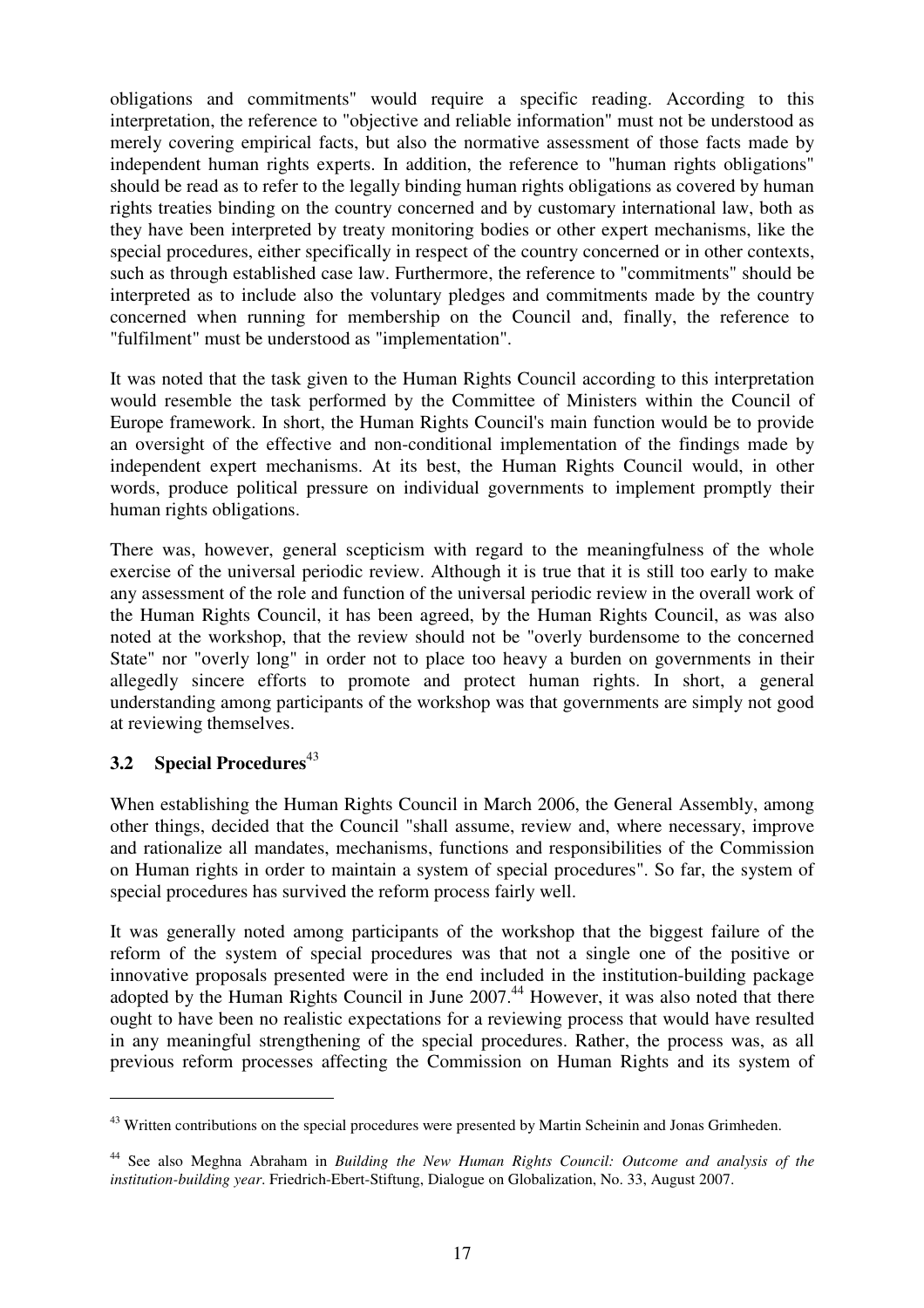special procedures, about defending the already existing system from being weakened or scrapped altogether. This should not have come as a surprise to anyone who was even marginally involved with the work of the allegedly so discredited Commission on Human Rights.

### **3.2.1 Review of special procedure mandates**

Participants of the workshop learned that the establishment of the Human Rights Council immediately created a situation where the special procedures suffered a blow on their legitimacy. Special procedure mandate-holders were referred to as special rapporteurs of the discredited Commission on Human Rights and many governments adopted a wait-and-see approach in respect of cooperating with the special procedures, among other things, in the context of country visits. As was pointed out at the workshop, it has not been uncommon to hear a statement according to which a government is announcing its reluctance to invite a special rapporteur to carry out a country visit because the human rights record of the government concerned will, in the coming years, be reviewed under the universal periodic review mechanism. This together with the fairly slow process of the Council reviewing the special procedure mandates has not only hampered the practical operation of the procedures but has also benefited those governments who feel them as an inconvenience.

By now, it has been decided to assume and renew all special procedure mandates, except the country specific mandates on Cuba and Belarus which were dropped. The participants of the workshop learned, however, that this was only the first round of the review of mandates. This blanket renewal of the special procedure mandates only postponed the review of each individual mandate to the time when a mandate-holder's term will come to an end. This means, participants were told, that the operation of a special rapporteur appointed, for instance in 2005 for a three-year term, will be continuously under review for the whole duration of the mandate, except for the very first months. Again, this situation, it was considered, certainly benefits governments that are less enthusiastic about the work carried out by the independent human rights experts.

Participants of the workshop were also told that from the way the review of individual special procedure mandates began at the Human Rights Council's sixth session in September 2007, it looks as if this renewal will also mainly take place without the Council discussing and deciding on issues of substance. It looks, it was noted, as if mandates are being renewed by renewing the resolutions by the Commission on Human Rights, without acting upon the reports prepared by the mandate-holders, including the possible recommendations included therein.

It was also noted that it appears that this approach will result in a third round of reviewing the special procedure mandates on the next occasion that a substantive resolution related to a particular mandate comes up, if ever. It was also considered that there is a risk that the Council will fail to address issues of substance meanwhile. During 2006 and 2007, the reports prepared by the special procedures – which are in the heart of their function and which often include detailed recommendations for the Council – have as a rule not been acted upon by the Council.

Despite all the negative experiences affecting the system of special procedures, participants of the workshop were also, however, reminded of the fact that things could have gone worse. The Human Rights Council could, for example, have lost the system of country-specific special procedures altogether because many government were of the view that the situation of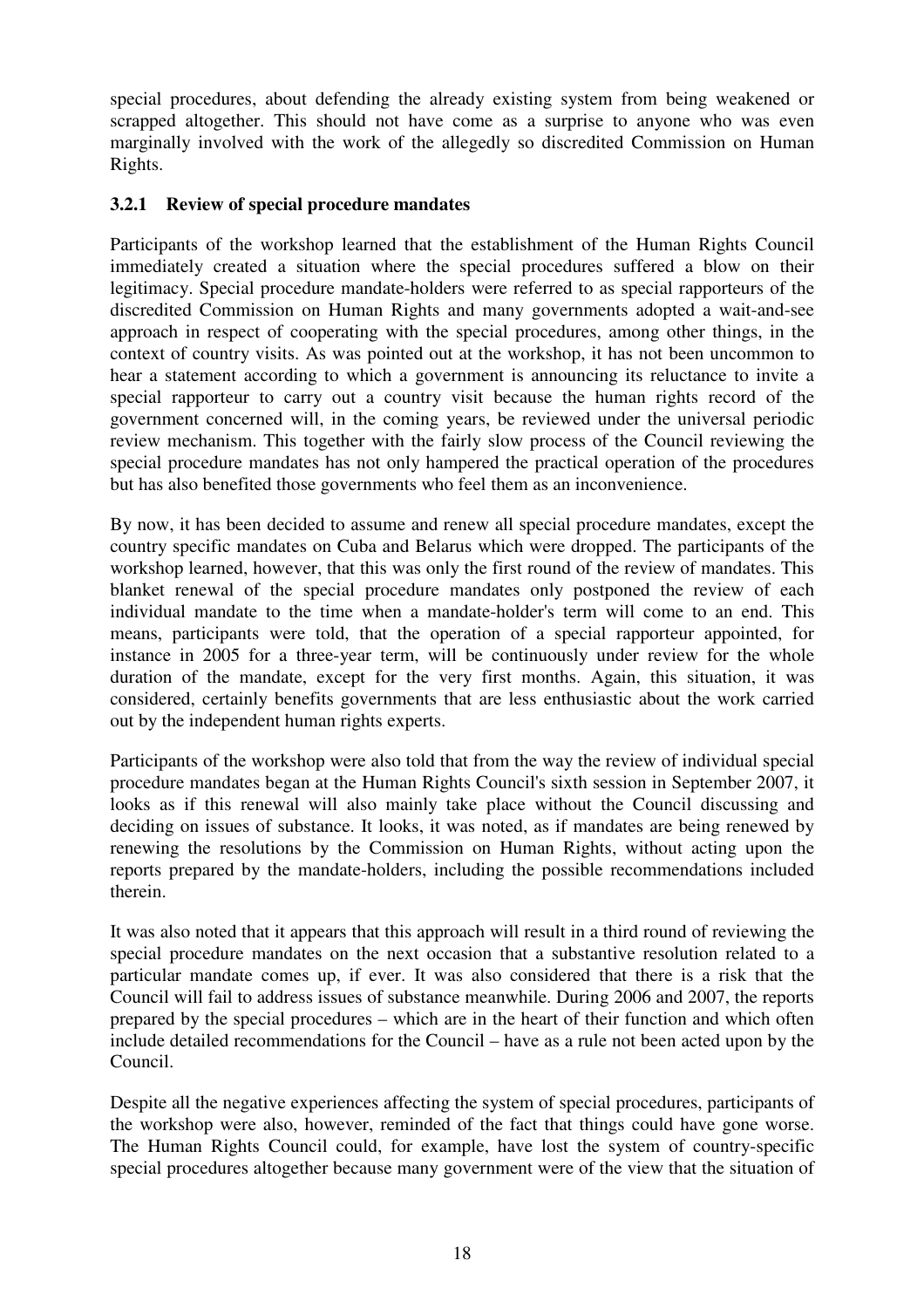human rights in particular countries should only be addressed through the universal periodic review mechanism, through a confidential complaints procedure, or, in exceptional cases, through special sessions, but certainly not by the appointment of country-specific special procedures.

The reform was, again, in other words, about defending the already existing procedures and mechanisms. This is a reason why many stakeholders, for example, expressed their concern when the General Assembly decided, in its resolution establishing the Human Rights Council, to maintain "*a* system of special procedures" instead of "*the* system of special procedures" which had already, despite its minor flaws, proven its strengths. By maintaining "a system" of independent experts there was namely no assurance that the control that government were to extend over the work of the experts would not jeopardize their independence and impartiality. At worst, the review could, in other words, have resulted in the abolition of all countryspecific special procedure mandates and in the issuing of such control mechanisms over the rapporteurs which, in practice, would have meant the end of the "eyes and ears" of the United Nations human rights system.

Participants of the workshop learned that, so far, the price for maintaining the system of country-specific special procedures has been the termination of the mandate of the Personal Representative of the High Commissioner for Human rights on the situation of human rights in Cuba and of the mandate of the Special Rapporteur on the situation of human rights in Belarus. It remains to be seen whether other country-specific special procedure mandates will be renewed when their term comes to an end or whether the majority of the governments members of the Human Rights Council consider it more appropriate not to renew them. It is evident, as was also acknowledged by participants of the workshop, that because of the new geographical distribution of seats it will be even more difficult to establish new or maintain already existing country-specific special procedure mandates than it was before.

### **3.2.2 Selection and appointment of mandate-holders**

The participants of the workshop learned that the institution-building package adopted by the Human Rights Council in June 2007 emphasizes, perhaps surprisingly, more the qualities and the selection of mandate-holders than the review of the special procedure mandates themselves.

Under the previous system, the Chair of the Commission on Human Rights appointed a special procedure mandate-holder after having consulted the Commission's Bureau and the regional groups. Despite the possible lack of sufficient transparency of this previous procedure, governments that emphasize the importance of expertise, independence and impartiality of mandate-holders opposed, during the reviewing process, any proposals that would have created a system according to which the Human Rights Council would have elected a special procedure mandate-holder. 45

The procedure for the selection and appointment of a special procedure mandate-holder as agreed upon in June 2007 provides for a system where the appointment is still made by the President of the Human Rights Council, but with considerably more political control and subject to approval by the Council compared to the previous arrangement.

<sup>&</sup>lt;sup>45</sup> These governments were of the opinion that the best way to ensure the expertise and independence of the mandate-holders would be if the appointment was made by the High Commissioner for Human Rights.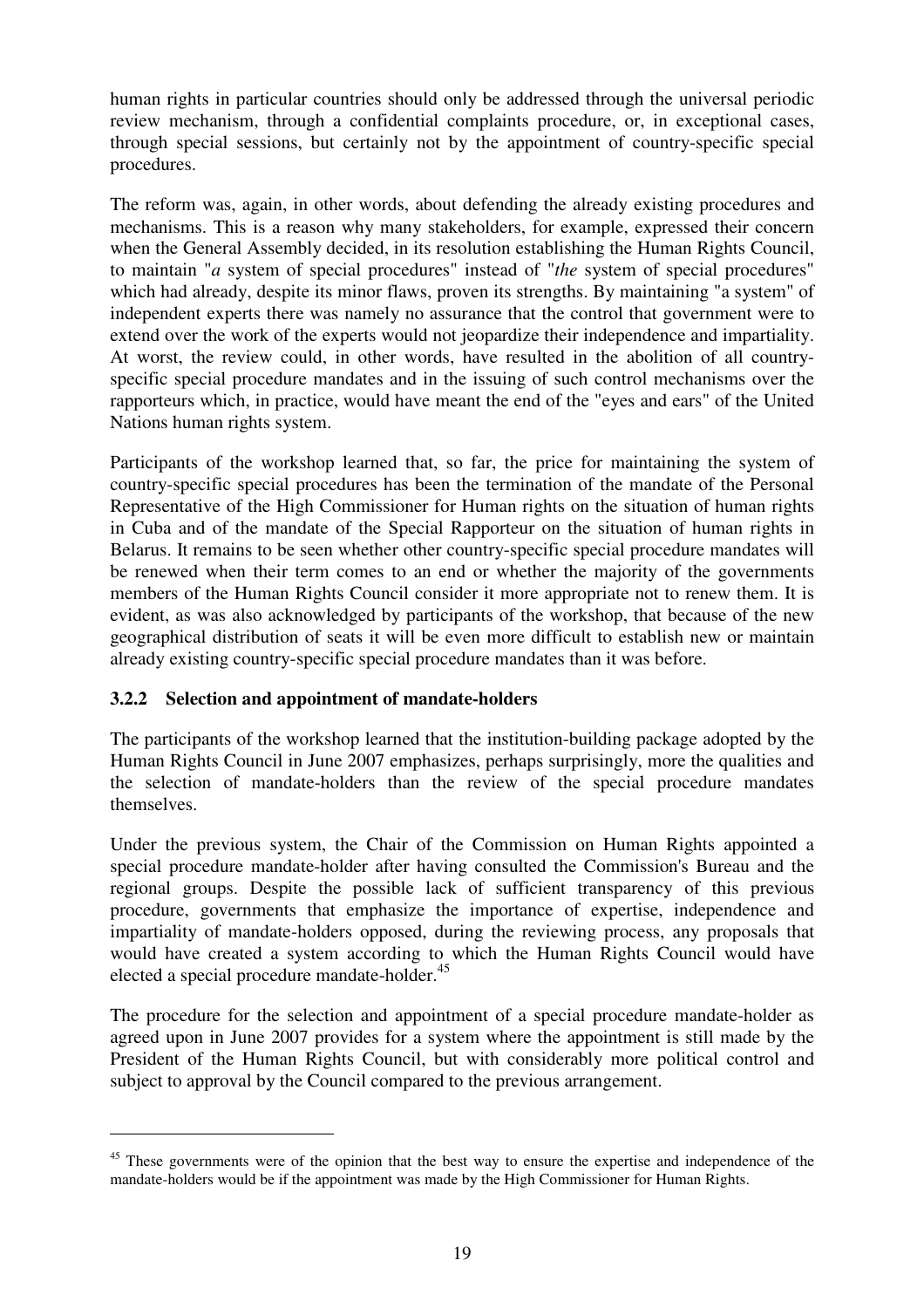The agreement also contained the welcomed provision that an individual holding a decisionmaking position in government, which clearly gives rise to a conflict of interest with the responsibilities inherent to the special procedure mandate, is excluded. The provision states also, however, that also an individual who holds a decision-making position "in any other organization or entity which could give rise to a conflict of interest" shall also be excluded. This provision can, it was noted at the workshop, lead to the exclusion of many individuals working for non-governmental organizations. This is the case although it is difficult, albeit not impossible, to see when or how the interest of a non-governmental organization would give rise to such a conflict of interest.<sup>46</sup>

#### **3.2.3 The new code of conduct: the least harmful among really bad options**

Concern was expressed over the code of conduct for special procedure mandate-holders of the Human Rights Council. The code of conduct as adopted as part of the institution-building package represents a negative development in respect of the independent and effective functioning of the special procedures. In addition to the possible restrictions concerning the free use of sources by the special procedures, it was noted that the principle was maintained in the code according to which those governments subject to scrutiny may regulate the behaviour of those conducting the scrutiny. This, as was noted, is reflected in article 1 of the code of conduct which states that "[T]he purpose of the present Code of Conduct is to enhance the effectiveness of the system of special procedures by defining the standards of ethical behaviour and professional conduct that special procedures mandate-holders of the Human Rights Council…shall observe whilst discharging their mandates."

It was, nonetheless, noted that the code of conduct should not be considered that catastrophic. The first draft of the code of conduct that had been submitted by the African Group in March 2007 would have caused much more damage by restricting the independent conduct of the special procedure mandate-holders. The version finally agreed upon is, in this respect, comparatively harmless.

Responding also to the concern expressed, it was noted that the code of conduct as adopted by the Human Rights Council in June  $2007<sup>47</sup>$  should not be seen as restricting the work of the special procedures. It was noted that the code of conduct in fact allows more freedom than a serious human rights investigator should allow him- or herself. The adopted version of the code of conduct contains, however, the unfortunate provision according to which special procedure mandate-holders "shall address all their communications to concerned Governments through diplomatic channels unless agreed otherwise between individual Governments and the Office of the High Commissioner for Human Rights".<sup>48</sup> This, as was also underlined at the workshop, is a regrettable development. One of the strengths of the procedure of urgent appeals has been precisely the possibility of mandate-holders to contact directly those best placed within a concerned administration requesting for immediate action. The requirement that also all urgent appeals must be communicated through diplomatic

<sup>&</sup>lt;sup>46</sup> In their statement adopted at the thirteenth annual meeting of special procedure mandate-holders in June 2006 on the occasion of the establishment of the Human Rights Council, the special procedure mandate-holders had noted that a requirement in ensuring the independence of mandate-holders is that they "are not in decisionmaking positions within the executive or legislative branches of their Governments". No mention of other organizations or entities was, in other words, included in this statement. UN doc. A/HRC/4/43, annex II.

<sup>47</sup> Human Rights Council resolution 5/2 of 18 June 2007, annex.

<sup>&</sup>lt;sup>48</sup> Article 14 of the code of conduct.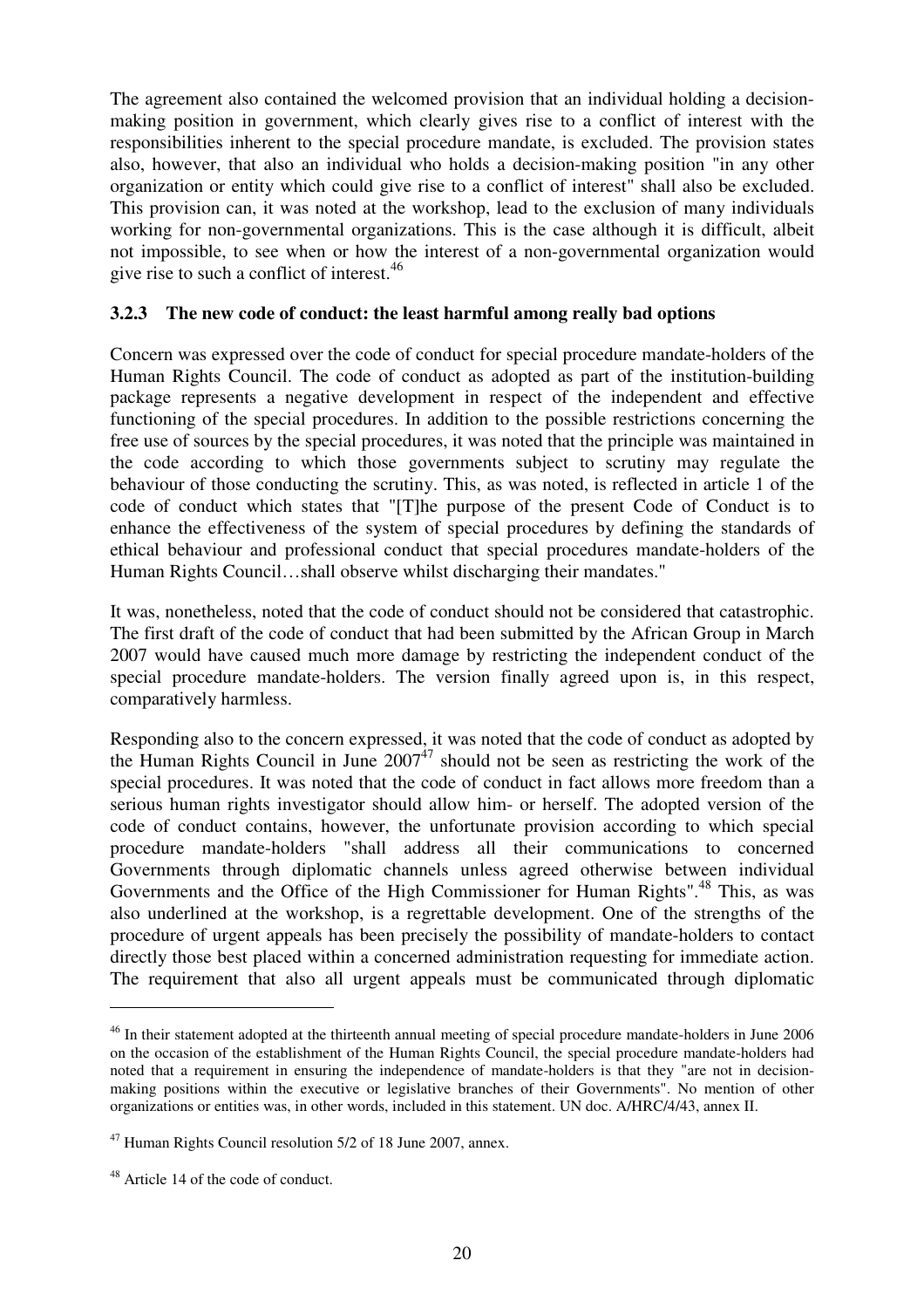channels may create delays in the transmission of appeals with devastating effects on the individual concerned.

As stated in Article 2 of the code of conduct, the provisions of the code complement the provisions found in the code of conduct adopted by the General Assembly in 2002<sup>49</sup> despite the fact that, as was also noted, some of the provisions are contradictory with each other.

It was also noted that the previous comparable instrument adopted by the General Assembly in 2002 was at least as problematic as the new code. In addition, together with its explanatory part, the old document was also much more detailed than the new code of conduct. Because participants of the workshop had not come across that governments would have made any reference to the previous code of conduct, it was considered probable, although not certain, that mandate-holders would also in the future be given freedom to work without additional interferences.

It was generally felt that the adopted code of conduct was the least harmful among the bad options presented during the reviewing process. Its impact on the work of the special procedure mandate-holders will only appear over time. Fortunately, the code of conduct is, above all, a failure to all those who want to clip the wings of the system of special procedures.

# **3.3 Special Sessions 50**

In 1990, the Economic and Social Council authorized the Commission on Human Rights to meet "exceptionally between its regular sessions, provided that a majority of States members of the Commission so agree". 51

When establishing the Human Rights Council, the General Assembly decided that the Council "shall be able to hold special sessions, when needed, at the request of a member of the Council with the support of one third of the membership of the Council".<sup>52</sup> The calling for special sessions was, in other words, made easier, although it is worth recalling that not a single request for a special session of the Commission on Human Rights was ever denied.

A general feeling among participants of the workshop was that the provision regulating the Human Rights Council's holding of special sessions, according to which a request to hold such a session needs the support on merely one third of the members of the Council, is a positive development. This will, it was considered, provide more opportunities for the Human Rights Council to act promptly on urgent situations of concern.

On the other hand, it was also noted that the current system for calling on special sessions is also more vulnerable for misuse. To illustrate this concern, it was noted that between 1990 and 2006, the Commission held no more than five special sessions; the first two, in August and December 1992 on the situation in the territories of the former Yugoslavia, the third in May 1994 on the situation in Rwanda, the fourth in September 1999 on the situation in East Timor, and the fifth in October 2000 on grave and massive violations committed by the

<sup>49</sup> General Assembly resolution 56/280 of 27 March 2002.

 $50$  A written contribution on the issue of special sessions was presented by Nigel Rodley.

<sup>51</sup> Economic and Social Council resolution 1990/48 of 25 May 1990.

<sup>52</sup> General Assembly resolution 60/251, paragraph 10.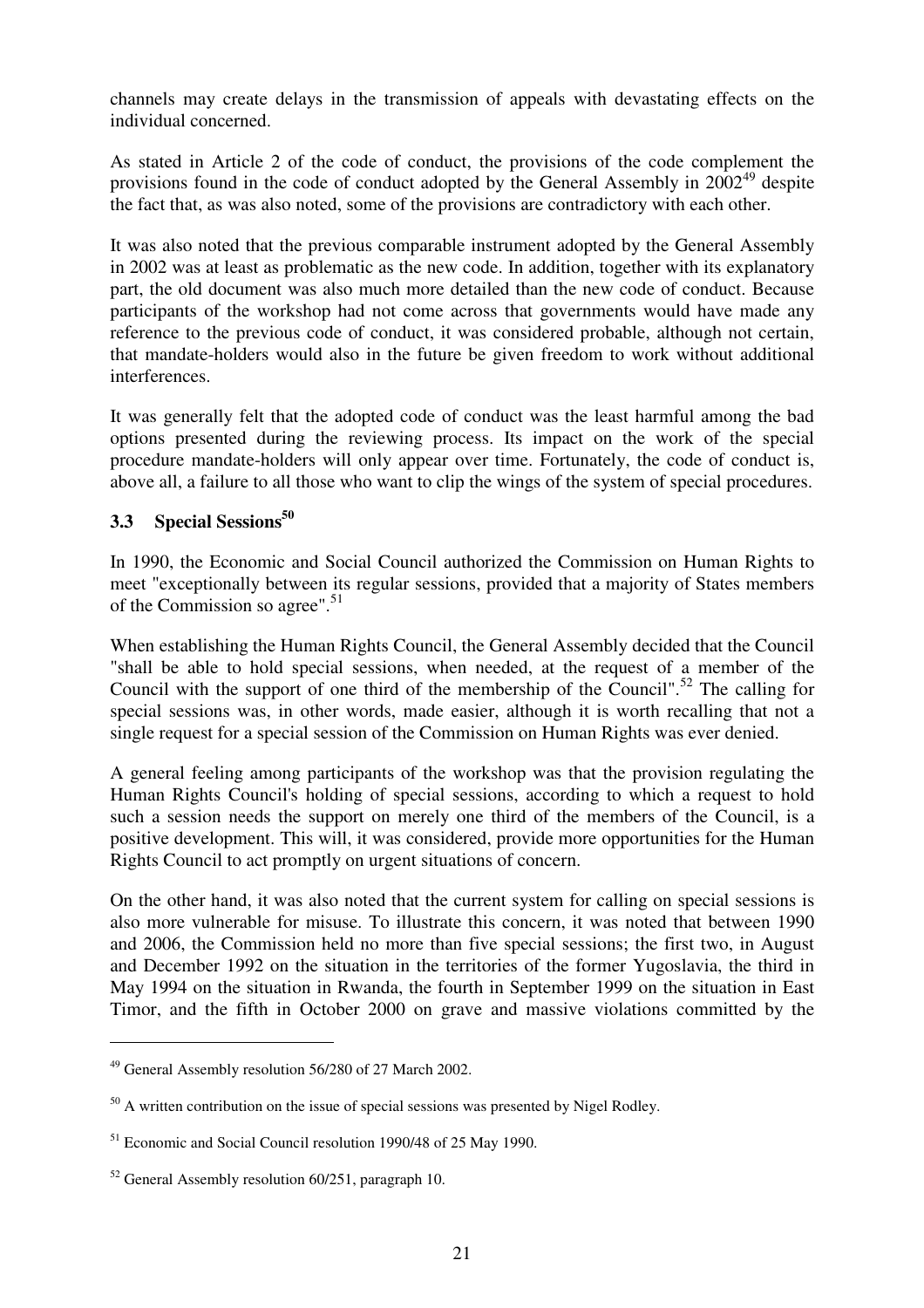Government of Israel of the human rights of the Palestinian people.<sup>53</sup> The Human Rights Council, on the other hand, needed less than two years to hold its first five special sessions.<sup>54</sup> The three first special sessions were on human rights violations caused by the Government of Israel. This despite the fact that the traditional priority given to the issues around the Middle East, reflected, among other things, in a standing agenda item, continue as before and despite the fact that the Human Rights Council is holding three annual sessions where the situation in the Middle East can be debated, instead of only one session as previously.

# **4 Economic, social and cultural rights 55**

Despite its strong emphasis on institutional issues, the workshop also dealt with two questions with regard to economic, social and cultural rights. The questions were the role of the Human Rights Council in the codification and development of cultural rights and the issue on how the Human Rights Council is linking the individual with his or her economic interests.

### **4.1 Cultural rights: a world still to be discovered**

Participants of the workshop learned that cultural rights as such did not receive much attention by the Commission on Human Rights. Achievements with respect to cultural rights were mainly related to questions relevant to the rights of minorities or, to a somewhat lesser degree, with respect to the rights of indigenous peoples.

The view was, however, presented that, during its first two years of existence, the Human Rights Council has signalled a more intense interest in cultural rights and in rights that are dependent or closely related to the practice and development of culture. For illustrating the contribution of the Human Rights Council to the codification and development of cultural rights, five different areas of action by the Council were presented.

The first area of the Human Rights Council's activity presented was that of the rights of minorities. It was noted that the establishment of the Forum on Minority Issues<sup>56</sup> which shall provide thematic contributions and expertise to the independent expert on minority issues guarantees, albeit being merely procedural in character, the continuation of the work previously undertaken by the Sub-Commission on the Promotion and Protection of Human Rights and its Working Group on Minorities.

<sup>&</sup>lt;sup>53</sup> In addition to its special sessions, the Commission on Human Rights occasionally held a "special sitting" during its sessions. The Commission's first "special sitting" – an arrangement finding no support in the rules of procedure of the functional commissions of the Economic and Social Council – was held at its fifty-eighth session in 2002, on 5 April 2002, on the situation of human rights in the occupied Palestinian territory and the second "special sitting" during the Commission's sixtieth session in 2004, on 24 March 2004, to consider the situation in the occupied Palestinian Territory resulting from the assassination of Sheikh Ahmed Yassin.

<sup>54</sup> The Human Rights Council's three first special sessions were on human rights violations caused by the Government of Israel (July 2006, August 2006, and November 2006), the fourth special session held in December 2006 was on the situation in Darfur and the fifth special session held in October 2007 was on the situation in Myanmar.

<sup>&</sup>lt;sup>55</sup> Written contributions on economic, social and cultural rights were presented by Ernst-Ulrich Petersmann and Francesco Francioni.

<sup>56</sup> Human Rights Council resolution 6/15 of 28 September 2007.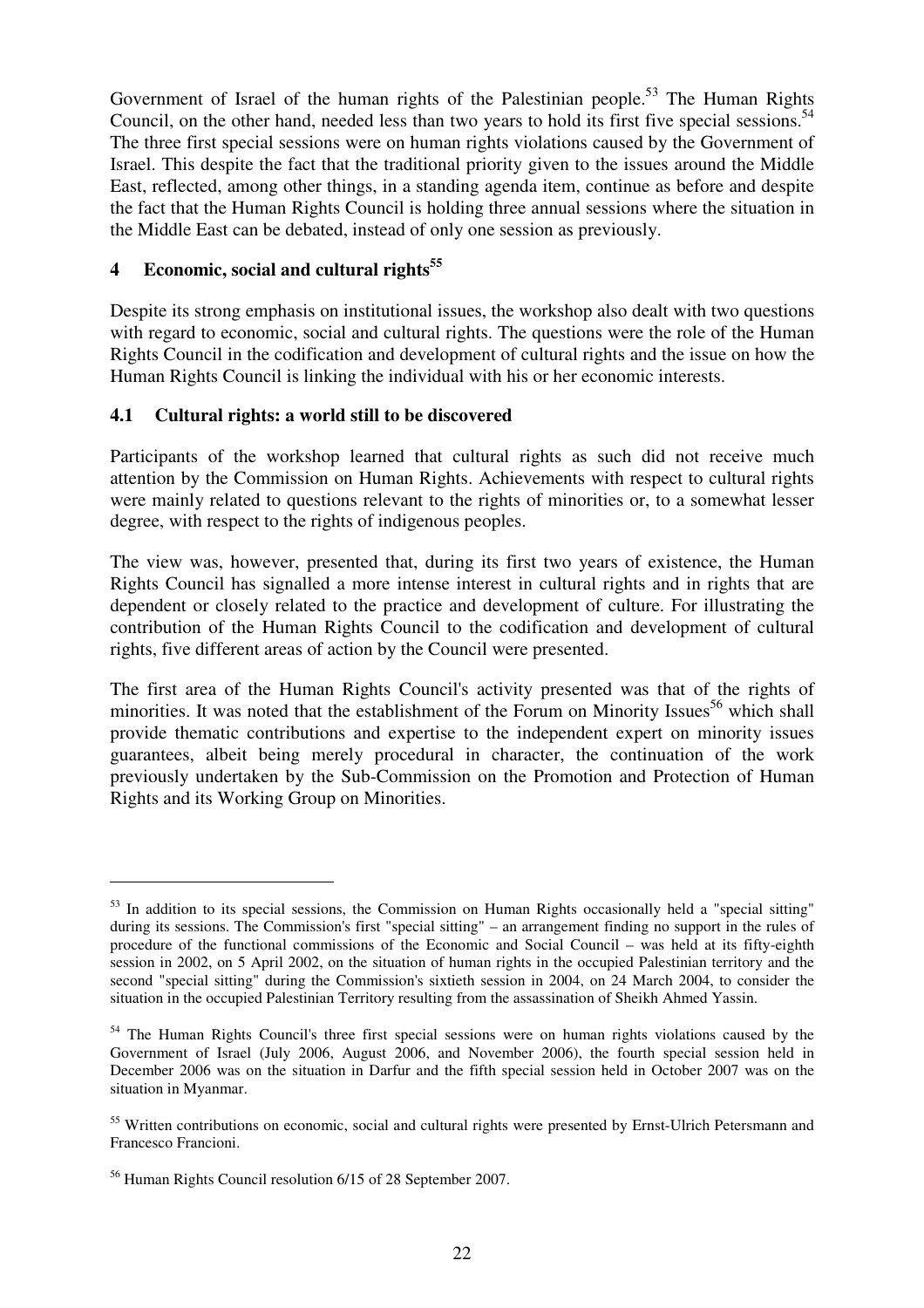The second area presented was that of the rights of indigenous peoples. The view was presented according to which the adoption of the draft Declaration on the Rights of Indigenous Peoples represents the most influential contribution of the Human Rights Council to the development of cultural rights. It was underlined that the rights contained in the Declaration are important indicators in the development of constitutional guarantees for indigenous peoples and for the development of judicial practices that can make cultural rights effective in national law. The view was underlined that the overwhelming majority by which the Declaration was adopted, both by the Human Rights Council<sup>57</sup> and by the General Assembly,<sup>58</sup> undisputedly signals that, in spite of the opposition of some countries with a significant indigenous population, such as Australia, Canada, New Zealand, and the United States, the prevailing *opinio iuris* of the international community strongly supports the recognition as a matter of right of the cultural autonomy of indigenous peoples.

The third area that was presented where the Human Rights Council has already contributed to the development of cultural rights was that of religion and intolerance. Here, it was noted, the Council's record is, however, rather mixed, and the message sent by the Council to the international community is not only ambiguous but also contradictory. It was noted that the prevailing situation has been caused by the many unbalanced texts adopted for instance on the follow-up and effective implementation of the Durban Declaration and Programme of Action,<sup>59</sup> on combating defamation of religions,<sup>60</sup> or on the elimination of all forms of intolerance based on religion or belief.<sup>61</sup> As underlined at the workshop, many of these texts unnecessarily duplicate or are in direct conflict with one another, consequently leading to a situation where the Council's credibility suffers and where it is at least debatable to what extent, if at all, the Council contributes to the development of the issues concerned.

The fourth area of importance for cultural rights that was presented was that of cultural diversity and globalization. It was noted that two resolutions adopted by the Human Rights Council are in this regard of particular importance. The first resolution of importance is that on globalization and its impact on the full enjoyment of all human rights which deals with the inadequacy of the present system to alleviate poverty and underdevelopment,<sup>62</sup> and the second resolution concerns the promotion of cultural rights and the respect for cultural diversity where, among other things, it is noted that the appointment of a special procedure in the field of cultural rights could be of assistance in the implementation of the present resolution.<sup>63</sup>

The fifth and last area of interest for the development of cultural rights that was presented at the workshop was that of cultural heritage as an element of cultural rights. Also here, two

<sup>57</sup> Human Rights Council resolution 1/2 of 29 June 2006.

<sup>&</sup>lt;sup>58</sup> General Assembly resolution 61/295 of 13 September 2007.

<sup>59</sup> Human Rights Council decision 3/103 of 8 December 2006.

 $60$  Human Rights Council resolution 4/9 of 30 March 2007.

 $<sup>61</sup>$  Human Rights Council resolution 4/10 of 30 March 2007.</sup>

<sup>62</sup> Human Rights Council resolution 4/5 of 30 March 2007.

<sup>&</sup>lt;sup>63</sup> Human Rights Council resolution 6/6 of 28 September 2007. The member states of the European Union gave an explanation of position with regard to draft resolution A/HRC/6/L.3/Rev.1 in which it was, among other things, noted that "the EU remains concerned at the envisaged establishment of a thematic procedure on cultural rights".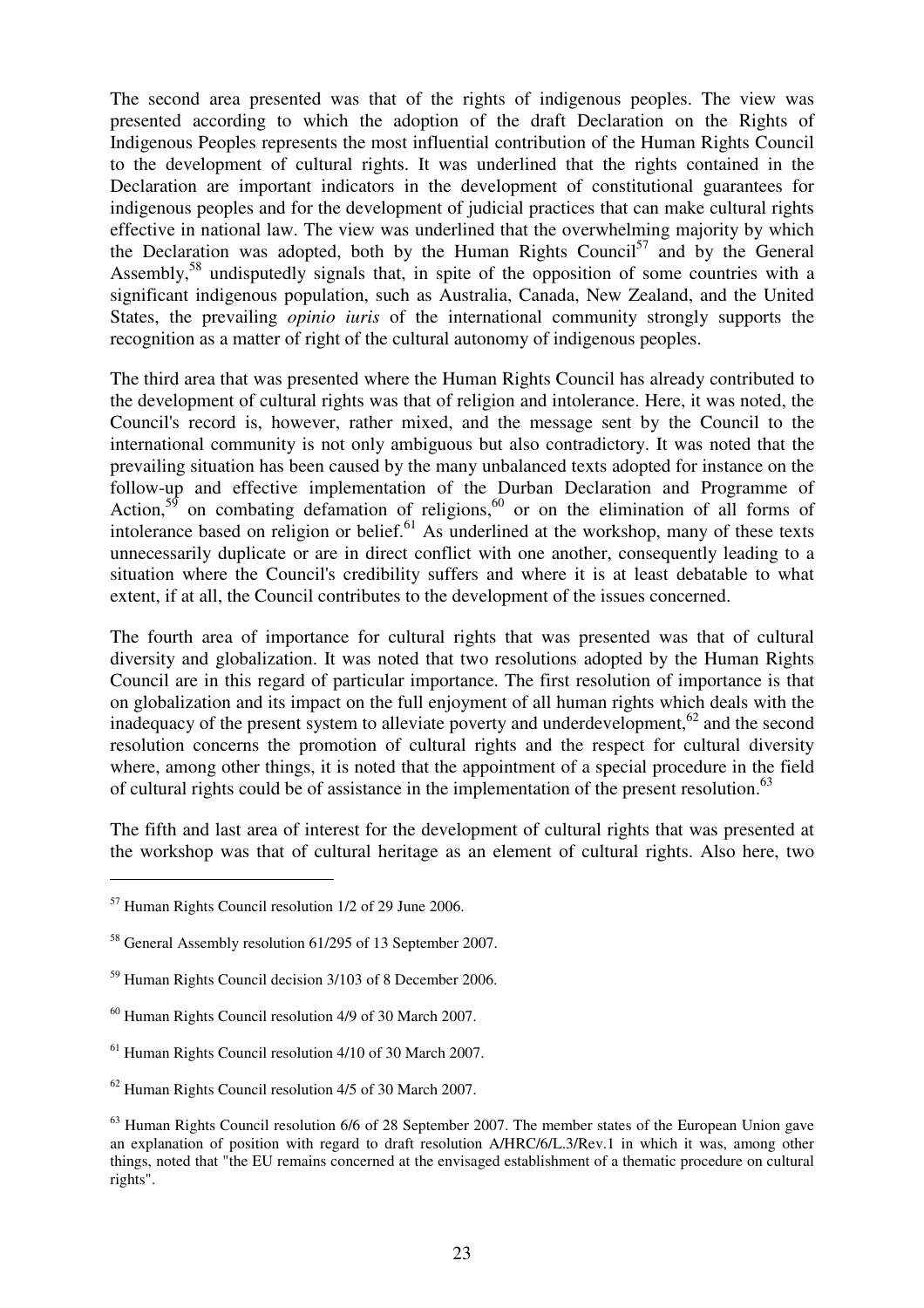resolutions were mentioned as particularly essential. The first resolution adopted by the Human Rights Council at its sixth session concerns the commitment to protect cultural rights and property in situations of armed conflict<sup>64</sup> and the second resolution, also adopted at the Council's sixth session concerns the protection of cultural heritage as an important component of the promotion and protection of cultural rights.<sup>65</sup> Both resolutions were adopted without a vote. With regard to the latter resolution, however, the member states of the European Union gave an explanation of position in which it was noted that they consider the linkage between the protection of cultural heritage and human rights established in the draft resolution as unclear and that the issue addressed can best be dealt with by other bodies, such as the United Nations Educational, Scientific and Cultural Organization or the International Conference of the Red Cross. In the explanation of position it was further noted that the member states of the European Union consider the draft resolution as part of an undesirable proliferation of initiatives brought before the Human Rights Council which have little or no connection with the Council's mandate and do not contribute to the promotion and encouraging respect of human rights. 66

The view was presented at the workshop that this statement ignores the dynamic evolution of the concept of cultural heritage from mere cultural objects and property to living culture and social processes and structures that are at the heart of the identity of people and thus of the foundation of human rights. It was further noted that the statement also ignores the process of international criminalization of certain offences against cultural heritage, thus assimilating them to serious violations of human rights. It was considered quite extraordinary that such a position has been presented by member states of the European Union which considers itself an organization that has been on the forefront of the recognition of the importance of cultural heritage for peoples and minorities and has included cultural diversity among the values that must be taken into account in the development of its policies.

### **4.2 Can the economic interests of the individual be better protected?**

The argument was presented at the workshop according to which the universal recognition of inalienable and indivisible human rights together with the allegedly obvious failure of human rights law of the United Nations to offer the individual effective legal and judicial remedies against extreme poverty and against the widespread violations of human rights call for, what was called, a citizen-oriented constitutional reform of the United Nations system.

It was argued that the institutional changes in the composition, procedures and practices of the Human Rights Council compared with those of its predecessor do not change the structural weakness of the human rights law of the United Nations and its marginal role that it has at the national level of many member states of the United Nations. It was considered doubtful whether the Human Rights Council is capable of acting as a political leader for empowering the individual in his or her struggle for a more effective protection of human rights, for increasing resources necessary for the enjoyment of human rights, and for a human rights approach to intergovernmental economic governance.

<sup>64</sup> Human Rights Council resolution 6/1 of 27 September 2007.

<sup>65</sup> Human Rights Council resolution 6/11 of 28 September 2007.

<sup>&</sup>lt;sup>66</sup> Explanation of position on draft resolution A/HRC/6/L.33 delivered by the representative of Slovenia on behalf of the European Union Member States that are members of the Human Rights Council at the twenty-first meeting of the sixth session of the Human Rights Council on 28 September 2007.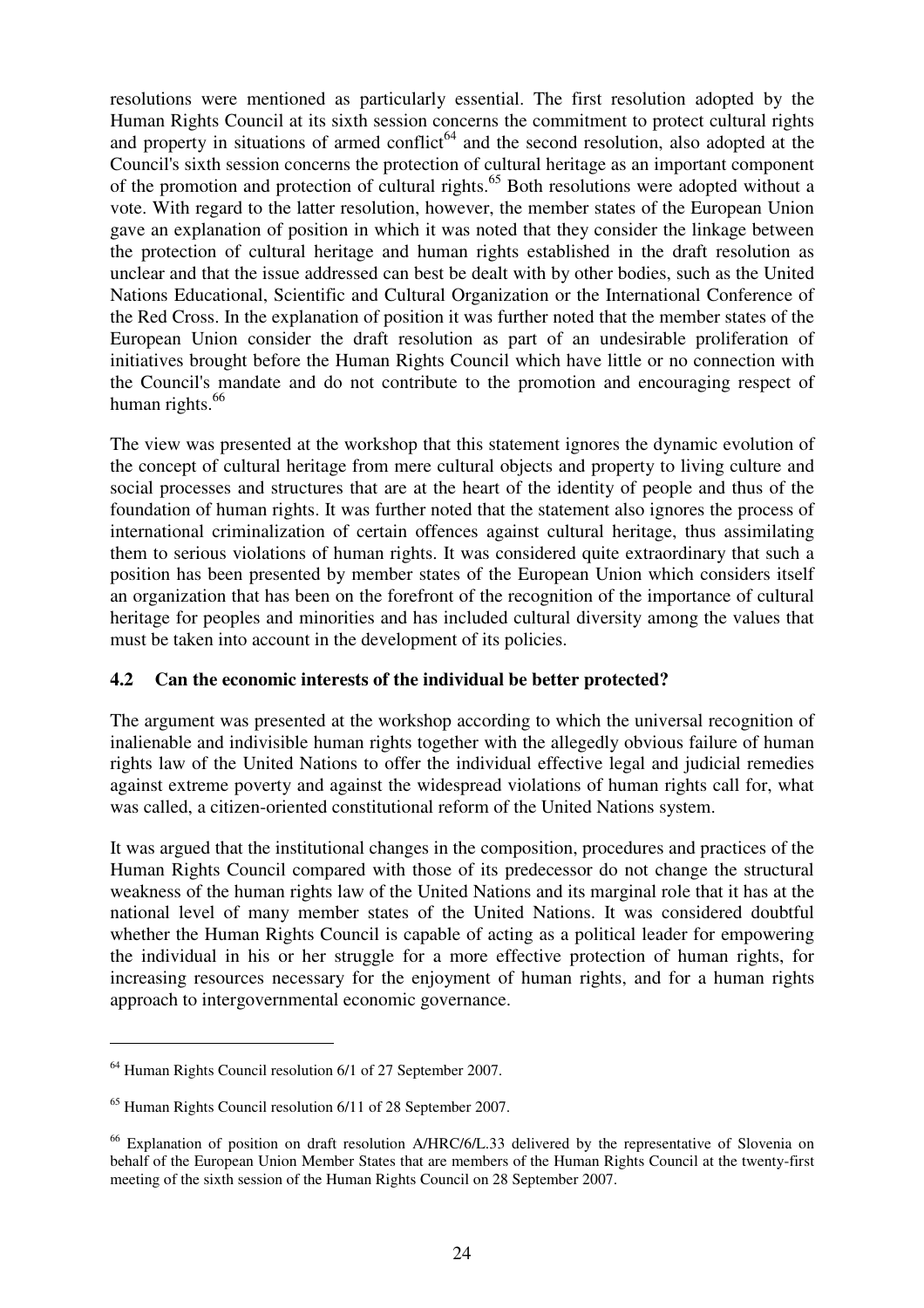It was further pointed out that the indivisibility of human rights and economic freedoms are protected neither in the fragmented human rights treaty system of the United Nations nor in the law of the World Trade Organization. The question was, thus, raised whether not the Human Rights Council should encourage bodies of economic dispute settlement to take more seriously their legal obligation to settle disputes "in conformity with the principles of justice and international law", as recalled in the Preamble of the Vienna Convention on the Law of Treaties, and in "encouraging respect for human rights and for fundamental freedoms for all", as recalled in Article 1 of the Charter of the United Nations.

### **5 The work and role of non-governmental organization** 67

Non-governmental organizations play an irreplaceable role in the human rights work of the United Nations. There are numerous examples on how non-governmental organizations have played an essential role in the development of new human rights standards or in challenging some of the most critical issues when it comes to promotion and encouraging respect for human rights. At the Commission on Human Rights, non-governmental organizations enjoyed a rather well established role with a number of unwritten arrangements and practices which extended their possibilities to participate actively in the Commission's work far beyond what was provided for in the rules of procedures governing the Commission's consultation with and representation of non-governmental organizations.

### **5.1 Non-governmental organizations and the United Nations reform**

The reform proposal by the then Secretary-General Kofi Annan presented in his report "In Larger Freedom" was, in general welcomed by non-governmental organizations. As was pointed out at the workshop, some but certainly not all of the proposals put forth by the Secretary-General had been floating around for years as requests elaborated by nongovernmental organizations.

It was, perhaps even surprisingly so, pointed out that non-governmental organizations who had for years spoken for the need to reform the Commission on Human Rights were unable to anticipate the reform. The reform took them by surprise. It was pointed out that nongovernmental organizations were trapped during the reform process unable to really contribute to it in any manner. The outcome of the reform process was a disappointment for many non-governmental organizations. But so it was for many other stakeholders as well.

Participants of the workshop were presented with the view that, in a way, it is rather surprising that non-governmental organizations were trapped. It is surprising, it was thought, because the idea of reform of the United Nations human rights system and of the Commission on Human Rights in particular had been on its way for some time. The repeated attacks both on the system of special procedures and on the working methods of the Commission experienced during the past decade illustrate this more than well.

It was considered surprising that during theses years non-governmental organizations did not elaborate any ambitious plans for reform although they would have had plenty of time to do so. Instead, they continued to use and work with the existing procedures and mechanisms and in this way, perhaps even rightly so, defend the existing procedures that were constantly under attack. It was considered that because non-governmental organizations defended the

 $67$  Written contributions on the work and role of non-governmental organizations were presented by Matteo Mecacci and Olivier de Frouville.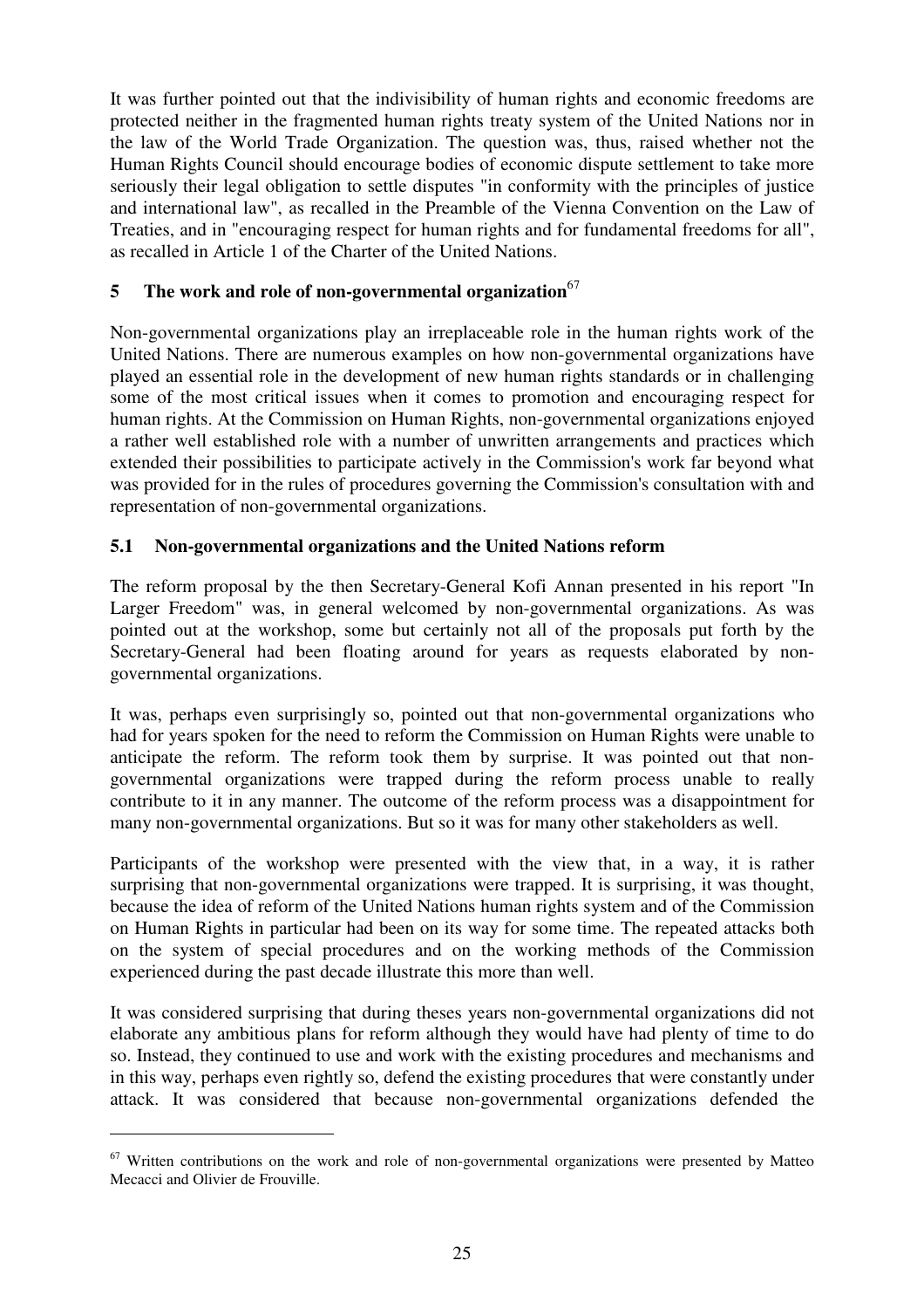Commission's existing procedures and mechanisms, they were unable to contribute to the negotiations.

It was further pointed out that after the Secretary-General had presented his illusionary illustration of a more effective human rights body consisting only of peace loving nations, non-governmental organizations, as well as all other stakeholders, had to accept the idea of creating a new council if they wanted to have the slightest influence on the outcome of the reform. The alternative was, it was considered, "ça passé ou ça casse". Not pushing for the option of a council would have meant taking the risk of having nothing at the end, as the Commission on Human Rights had already been summarily executed without trial, because, as was pointed out, the majority of governments wanted the Commission to die rapidly and in silence, and, although the conception of the Human Rights Council had taken place, it had not yet been born.

### **5.2 Non-governmental organizations and the Human Rights Council**

When negotiating the new arrangements that would govern the role of non-governmental organizations in the work of the Human Rights Council, a number of key stakeholders considered it of utmost importance that these arrangements would not be weakened from those arrangements non-governmental organizations had with the Commission on Human Rights.

In his report "In larger Freedom", the Secretary-General outlines the importance of the role that non-governmental organizations ought to play at the future work of the Human Rights Council, in order to guarantee more transparency and independence in the Council's decision making process. The participants of the workshop were informed that, despite its good intentions, the reform proposal by the Secretary-General has not been translated into any improvement in the manner in which non-governmental organizations interact and contribute to the work of the Human Rights Council. On the one hand, it was, in other words, considered a drawback that the reform did nothing that would have strengthened the role of nongovernmental organizations at the main intergovernmental body of the United Nations.

It was noted that the rules governing the participation and consultative status of nongovernmental organizations in the Human Rights Council are the same as those governing their work during the sessions of the Commission on Human Rights. In its resolution 60/251, the General Assembly had namely decided that the Human Rights Council's consultation with non-governmental organizations "shall be based on arrangements, including Economic and Social Council resolution 1996/31 of 25 July 1996 and practices observed by the Commission on Human Rights, while ensuring the most effective contribution of these entities".<sup>68</sup>

Participants of the workshop were informed about some of the concerns with regard to the work of the Economic and Social Council's Committee on Non-Governmental Organizations and the rules governing the consultative status of non-governmental organizations as contained in Economic and Social Council resolution 1996/31 of 25 July 1996. It was also noted that it will be of utmost importance to provide a clear programme of work so that nongovernmental organizations not based in Geneva are able to attend the relevant sessions now that the Human Rights Council is annually at least three times in session.

<sup>&</sup>lt;sup>68</sup> General Assembly resolution 60/251, paragraph 11.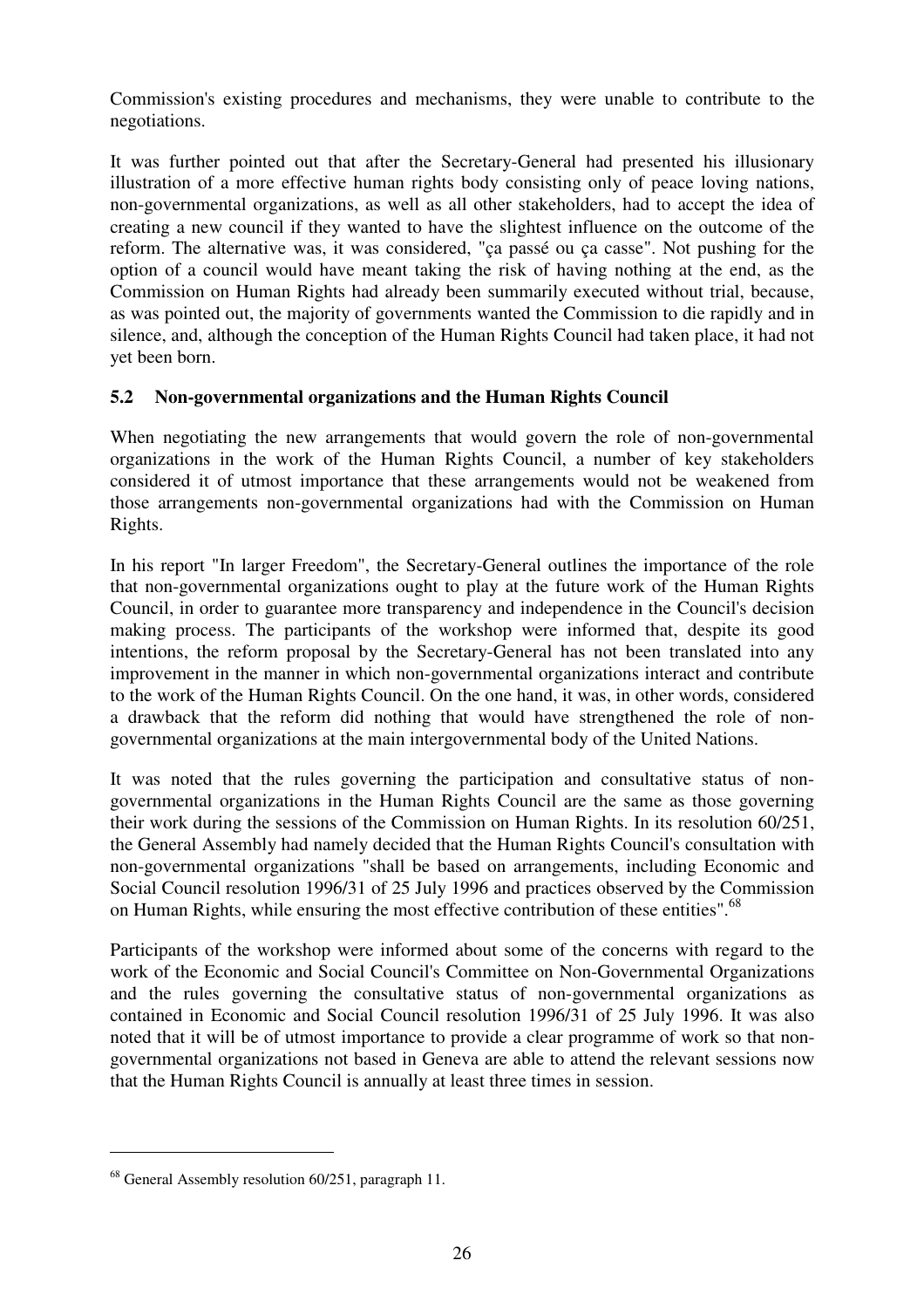On the other hand, the fact that the rules governing the consultative status of nongovernmental organizations did remain untouched was also, however, considered a relief. This is the case because, as the participants were told, there were, during the reform process, several attempts to further limit and diminish the possibilities of non-governmental organizations to influence the work of the Human Rights Council. Things could, in other words, have got even worse.

Nonetheless, it was pointed out that although the rules applying to non-governmental organizations have remained the same, the first sessions of the Human Rights Council have revealed increasing difficulties for non-governmental organizations to participate in the work of the Council. Apart from the assumed temporary problems that are linked to the fact that the Council's work has to a large degree focused on procedural negotiations, with less focus on substantive debate, participants learned that there has been a general reduction of the time allocated to non-governmental organizations to address specific issues, in particular violations in particular countries.

Participants of the workshop expressed also their concern about the rather limited role that non-governmental organizations have been given, for example, in the universal periodic review. As agreed during the institution-building process, the participation of all relevant stakeholders, including that of non-governmental organizations, should be ensured, "in accordance with General Assembly resolution 60/251 of 15 March 2006 and Economic and Social Council resolution 1996/31 of 25 July 1996, as well as any decisions that the Council may take in this regard". With regard to the documentation on which the review shall be based, the Secretariat will prepare a summary of any additional credible and reliable information provided by other stakeholders. It was noted that the biggest shortcoming in the institution-building package is precisely the provision of the documentation used in the review. Nothing, however, explicitly prohibits the members of the Human Rights Council to use, in addition to the documentation prepared by the Secretariat, also other material provided directly to them by non-governmental organizations.

In addition, the fact that other relevant stakeholders, including in other words also nongovernmental organizations, can attend, but not participate actively in, the conduct of the universal periodic review in the Council's Working Group carrying out the review and that other stakeholders, including non-governmental organizations, will have the opportunity merely to make general comments before the adoption of the outcome of the review by the plenary of the Council, was considered anything but satisfactory.

A general understanding among participants of the workshop was that the experience of the first two years of the Human Right Council's work and its relationship with non-governmental organizations seems to reveal an increasing lack of appreciation towards the work and contribution of non-governmental organizations.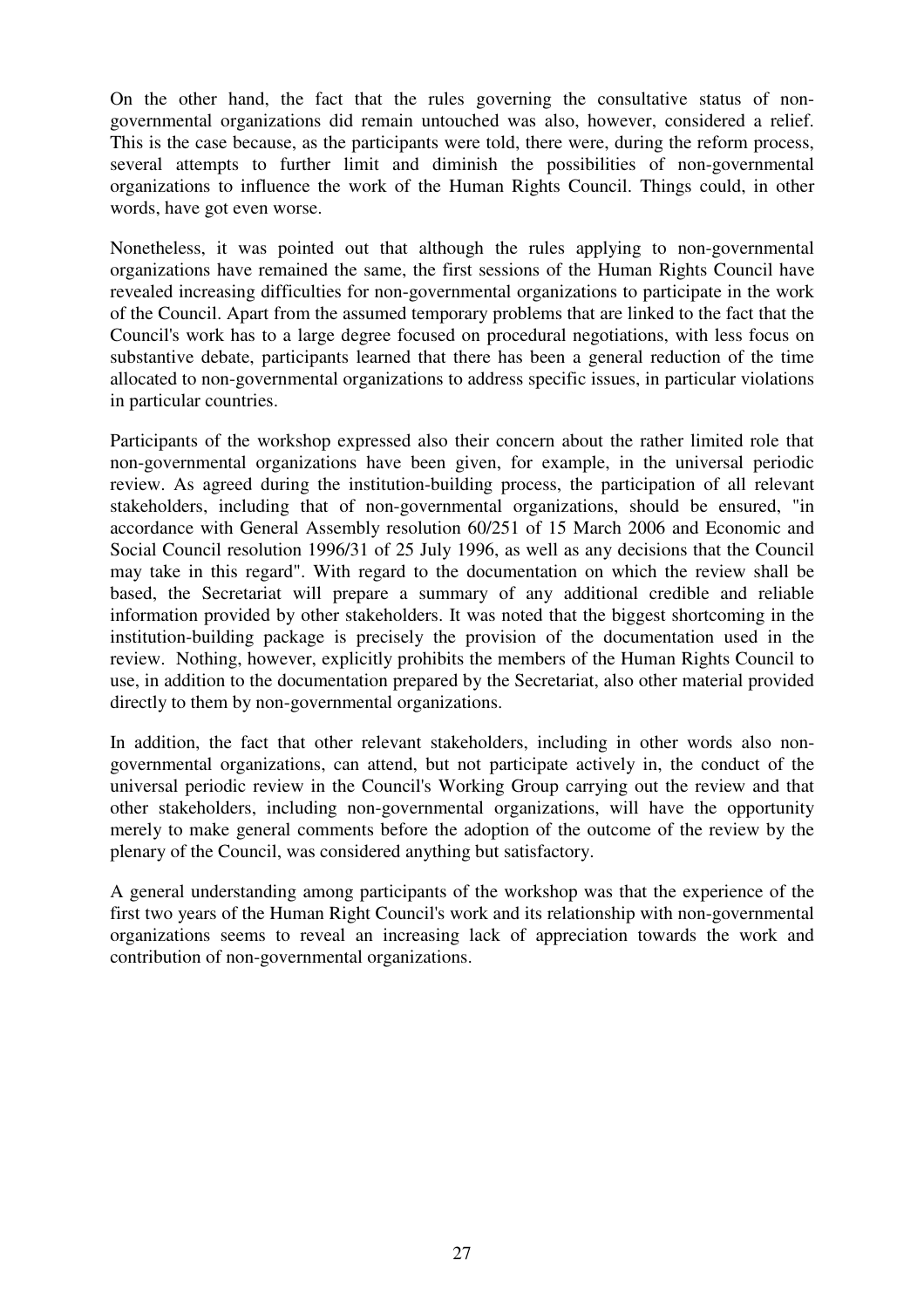### **6 Recommendations**

### *Special procedures*

1) Respecting the independence and impartiality of the special procedure mandate-holders is crucial for the effective functioning of the system. The justification for a code of conduct for special procedure mandate holders is to enhance the effectiveness and integrity of the special procedures. It must not be used to jeopardize the independent work carried out by the special procedures.

2) Urgent action is an essential part of the work of the special procedures. There is a need to ensure that the provision according to which all communications, including urgent appeals, are to be addressed through diplomatic channels does not create delays in the action requested. Governments should make an agreement with the Office of the High Commissioner for Human Rights that possible urgent appeals may be directed directly to the appropriate authority.

3) The Human Rights Council should take full advantage of its special procedures. Each special procedure mandate holder should be provided the opportunity to interact directly and effectively with the Council, among other things, by at least one-hour interactive dialogue with the Council. The Council needs to act upon the reports and recommendations presented by mandate holders, not just discuss them.

4) Competence, independence and objectivity should be the primary criteria when selecting and appointing a special procedure mandate-holder. An individual should not be excluded merely because he or she is holding a position in a non-governmental organization.

5) It has been recognized that the Code of Conduct as adopted by the Human Rights Council in June 2007 is to complement the Regulations Governing the Status, Basic Rights and Duties of Officials other than Secretariat Officials, and Experts on Mission adopted by the General Assembly in 2002. Due to the fact that certain provisions in these two documents are conflicting, it is recommended that the interrelationship of these two documents and possible contradictions and inconsistencies are clarified.

6) Any protection gaps caused, for example, by the absence of a special procedure mandate, inadequate governmental cooperation, or by insufficient resources allocated to the support of mandates need to be addressed by the Human Rights Council and related organs. When reviewing special procedure mandates, it is important to ensure that no protection gaps are created or perpetuated.

### *Universal periodic review*

7) The findings and recommendations of the treaty monitoring bodies, the special procedures and other human rights expert bodies should have a central place at the universal periodic review.

8) The main function of the Human Rights Council during the universal periodic review should be strictly limited to the providing of an oversight of the effective and non-conditional implementation of the findings made by independent expert mechanisms. The Council should not make any substantial interpretations of the rights being examined nor undermine or question the findings made by the treaty monitoring bodies or other expert mechanisms.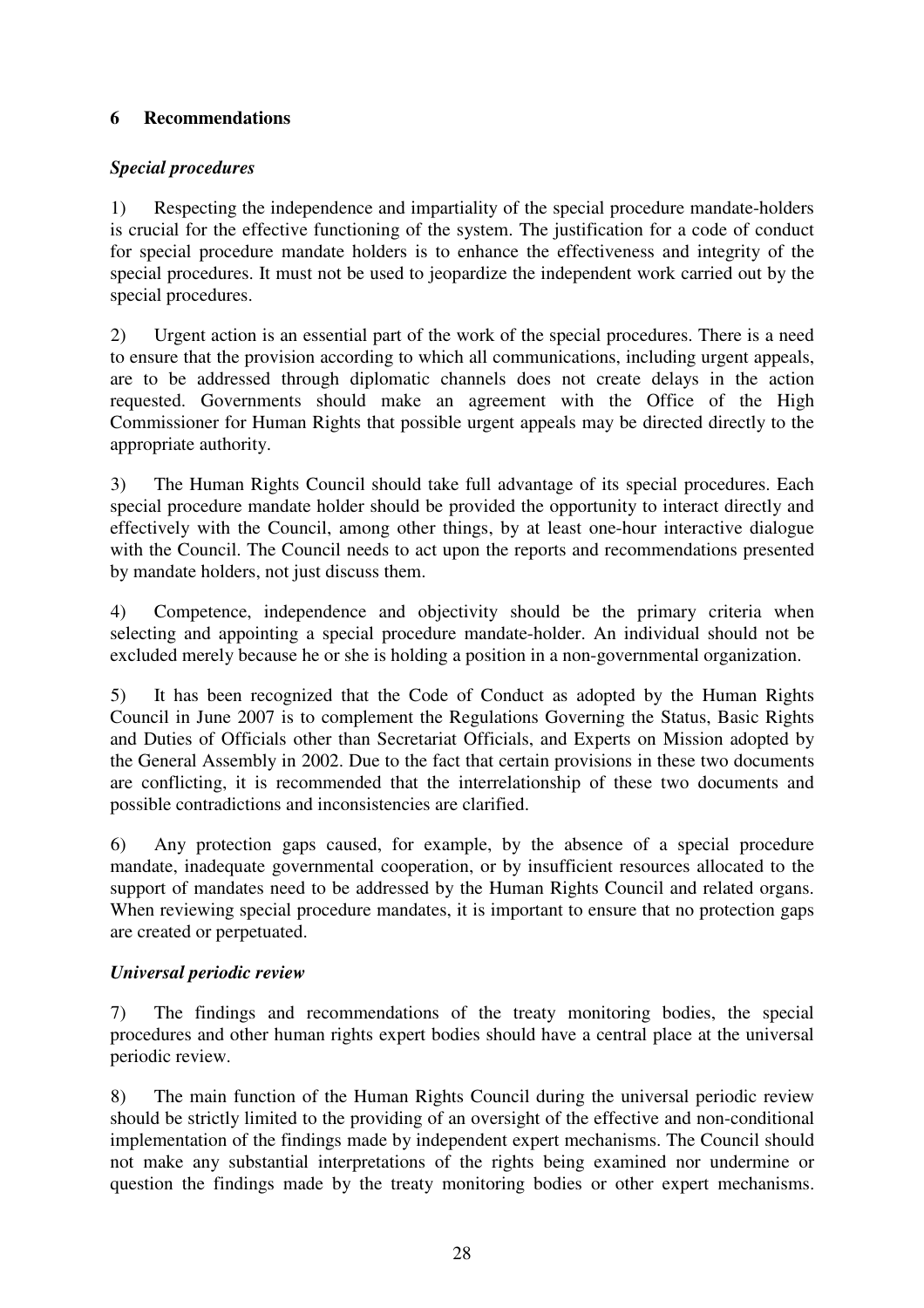Rather, the Council should create political pressure on governments being reviewed in order to ensure that they implement promptly their human rights obligations and commitments.

9) State reports prepared for the universal periodic review should be a response to what has been done with regard to issues of concern raised by different monitoring bodies, not a report on mere intentions.

10) There is a need to guarantee the free use of additional documentation submitted, for example, by non-governmental organizations and national human rights institutions to be used during the universal periodic review in addition to the ten page summary prepared by the Office of the High Commissioner for Human Rights.

### *Non-governmental organizations and national human rights institutions*

11) The Human Rights Council should recognize the role of non-governmental organizations and national human rights institutions as key partners in the common effort to promote and encourage respect for human rights. The arrangements and practices for nongovernmental organizations and national human rights institutions regulating their relationship with the Human Rights Council should be maintained and enhanced as an indispensable element of the Council's effectiveness.

### *Addressing human rights violations in any part of the world*

12) The General Assembly has decided that the Human Rights Council "should address situations of violations of human rights". In following the mandate entrusted to the Human Rights Council, governments members of the Council should use country-specific resolutions and other procedures and mechanisms at their disposal when placing situations of concern under international scrutiny. Governments should not, for instance, allow calculations of possible forthcoming defeats in voting affect the decision of whether or not the presentation of a country-specific initiative is feasible.

### *Miscellaneous*

13) Governments need to recognize their obligation, stemming from the Charter of the United Nations, to cooperate with all appropriate organs of the Organization, including not only the Human Rights Council but also its special procedures, in their effort to promote and protect human rights.

14) Stakeholders should avoid criticizing the structures they have created if and when something goes wrong. The occasional failure of the Human Rights Council to adopt a certain initiative should not be understood as reducing its authority and credibility. Rather, it is the authority and credibility of those governments that vote against these initiatives that suffer, not that of the Council. Therefore, the Human Rights Council should not be abolished like the Commission on Human Rights was, although the Council's work will, in next to no time, be accused for inefficiency, hypocrisy, selectivity, lack of imagination, for applying double standards, and for politicizing human rights.

15) There is a need to beware of creating illusions and false expectations that only lead to more disappointment. Caution should, therefore, be had about any future reforms. The current political environment allows very little room for genuine improvement of the United Nations human rights programme. During the past decade, all reforms have, in the end, only been about defending the already existing and achieved procedures and mechanisms.